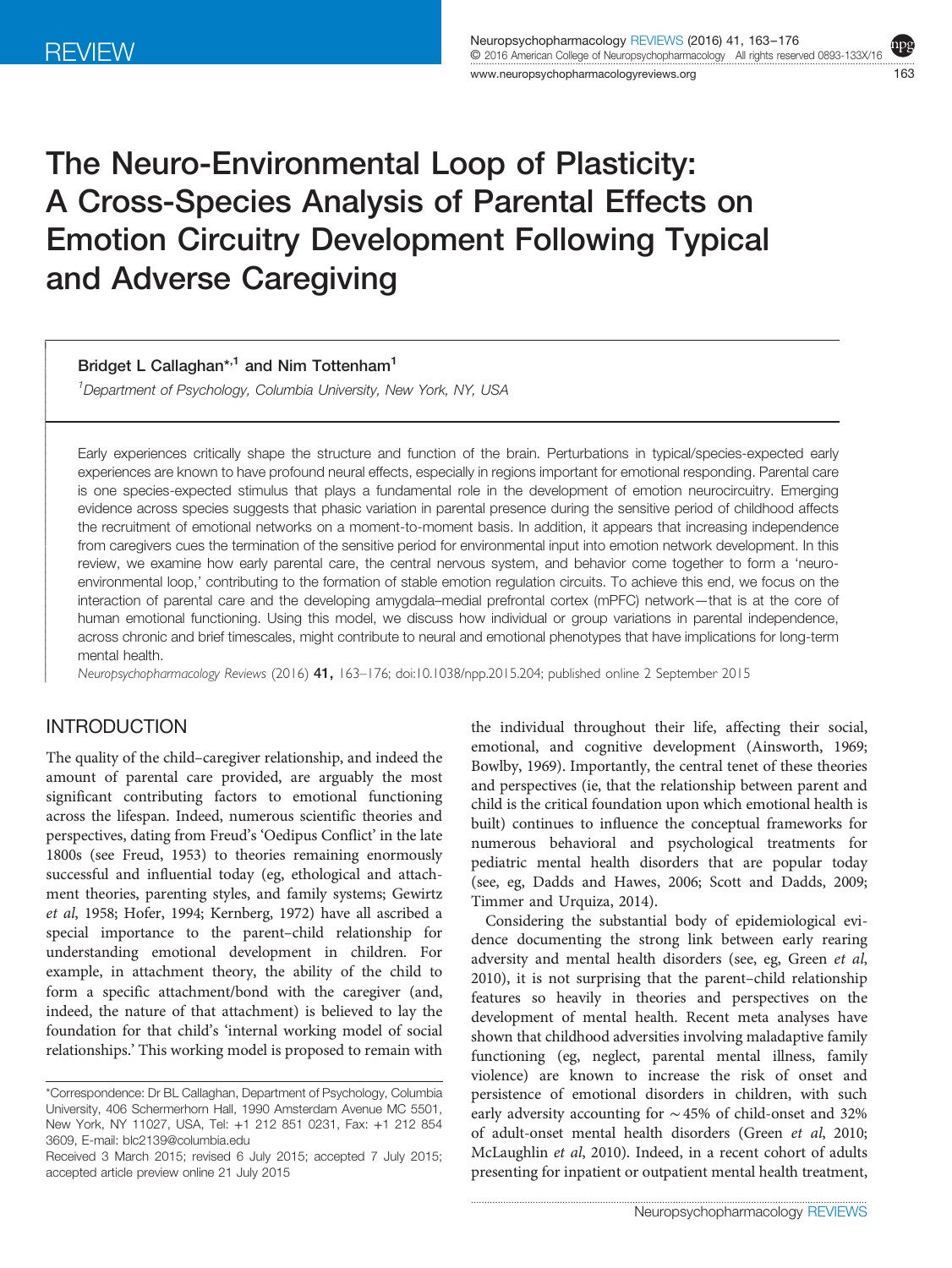76% reported experiencing some form of childhood trauma (commonly neglect; Wota et al[, 2014\)](#page-13-0). Importantly, in that same sample, there appeared to be a positive dose–response function, where adults with more frequent childhood trauma reported more severe emotional symptoms.

The mechanisms underlying the strong connection between the early rearing environment and children's emotional development have been the focus of increasing attention, both in human and nonhuman animal studies. This literature, spanning several decades, has combined to suggest that parents are critical for children's emotional development, in part because of the pronounced regulatory effect they have on children's behavior, physiology, and stress reactivity. Some of the initial evidence for this regulatory role of the parents came from the seminal studies of Myron Hofer who identified the rodent mother as a 'hidden regulator' of her pups' behavior and physiology. By separating infant rat pups from their mother for extended periods of time and then observing behavior and physiology of the pups when one component of the maternal stimulus (eg, warmth or milk) was replaced, Hofer demonstrated that different sensory stimuli from the mother were important in maintaining homeostasis in different pup systems [\(Hofer,](#page-12-0) [1973a, b, 1994](#page-12-0)). For example, although waking of the pup appeared to be unaffected by maternal lactation, sleep onset was disrupted in infants pups cared for by a nonlactating dam ([Hofer, 1973b\)](#page-12-0). Further studies have since shown that even relatively complex emotional behaviors appear to be under tight maternal regulation in rodents. For example, fear learning in infant rat pups appears to proceed differently under conditions of maternal presence or absence. Specifically, whereas juvenile pups (ie, postnatal day (P) 21 and older) will consistently display aversion to an odor paired with shock, infant pups (ie, P7–10) will instead display approach responses to that odor. Interestingly, rats in a transitional period (ie, P12–15) will display either approach or avoidance behaviors, depending on whether their mother is present during conditioning, approaching the odor when the mother is present and avoiding the odor when she is absent [\(Moriceau and Sullivan, 2006](#page-12-0)). These latter data suggest that there may be a sensitive period during which maternal presence can modulate emotional learning early in life that closes as rats reach weaning age.

The human data demonstrating that parents are potent regulators of their children's emotional and physiological reactivity are also compelling (see, eg, [Ahnert](#page-10-0) et al, 2004; [Gunnar](#page-11-0) et al, 1996; see [Hostinar](#page-12-0) et al, 2014 for a comprehensive review of this literature; [Nachmias](#page-13-0) et al, [1996](#page-13-0); [Seltzer](#page-13-0) et al, 2010; [Spangler and Schieche, 1998\)](#page-13-0). For example, parents can successfully up- and down-regulate their children's behavioral expressions of fear depending on their own emotional output. Specifically, infants were more likely to cross to the deep side of a visual cliff if their mother was expressing positive emotion than when she was expressing negative emotion (Sorce et al[, 1985](#page-13-0)). Similarly, infants and mothers appear to exhibit adrenocortical 'attunement' (ie, similar fluctuations in CORT patterns) across the day (see, eg, Hibel et al[, 2014b; Middlemiss](#page-12-0) et al, [2012](#page-12-0); Papp et al[, 2009](#page-13-0)). In addition, the mere presence of a parent can influence children's performance on an affect regulation task, where it was shown to increase levels of inhibitory control (Gee et al[, 2014](#page-11-0)). In contrast, parental presence had no effect on inhibitory control on that same task in adolescence. Parental presence can also inhibit the acquisition of conditioned fears in the child ([Egliston and](#page-11-0) [Rapee, 2007\)](#page-11-0). Furthermore, access to a caregiver has been shown to regulate the hormonal response to stress; young females exposed to a Trier Social Stress Test exhibited a faster return to baseline cortisol (CORT) response if they interacted with their mother in person, or even on the phone, immediately after the test ([Seltzer](#page-13-0) et al, 2012). These data support the idea that a sensitive period exists before adolescence in human development, during which time the influence of parents on child emotion functioning and physiological reactivity is amplified (see [Figure 1\)](#page-2-0).

In light of the data demonstrating the important modulating effect that parents have on their children's physiology and emotionality, it makes sense that child populations experiencing parental deprivation (eg, parental death, child neglect) are at elevated risk for significant dysregulation within these typically buffered systems. Indeed, children reared under conditions of extreme parental deprivation (orphanages/ institutional settings with extremely high child to caregiver ratios) exhibit higher rates of anxiety disorders, higher anxiety symptomology, and poorer performance on an affect regulation task than noninstitutionally reared children (see, eg, [Tottenham](#page-13-0) et al, 2010a; [Zeanah](#page-13-0) et al, 2009). In addition, infant rats reared under conditions of high maternal stress (produced through drastically reduced nesting material) begin to exhibit odor aversion learning much earlier in development than rats receiving typical maternal care [\(Moriceau](#page-12-0) et al, 2009). Similarly, infant rats that were maternally separated early in life exhibit greater fear relapse and longer lasting fear memories than infants with higher levels of maternal presence across rearing [\(Callaghan and Richardson, 2011, 2012a, 2014](#page-11-0); [Callaghan](#page-11-0) et al, 2013).

The research discussed above suggests that parental availability acts in both tonic and phasic ways to regulate the emotional and physiological development of the child. Parental physical presence, parent's emotional expression, and parent's own physiological reactivity act as phasic modulators of child emotional and physiological reactivity regulating the child's internal experiences and behavioral output in different environmental contexts. This phasic regulation may have an important long-term function, helping to calibrate children's set point of emotional and physiological reactivity ([Blair and Raver, 2012;](#page-11-0) [Hibel](#page-12-0) et al, [2014a\)](#page-12-0). In addition, tonic levels of parental care experienced in early life appear to alter rates of child emotional development. That is, early independence from caregivers (such as that caused by institutionalization) appears to reduce parental modulation of child emotion. However, although the important role of the parent in regulating child physiology, behavior, and emotionality now appears well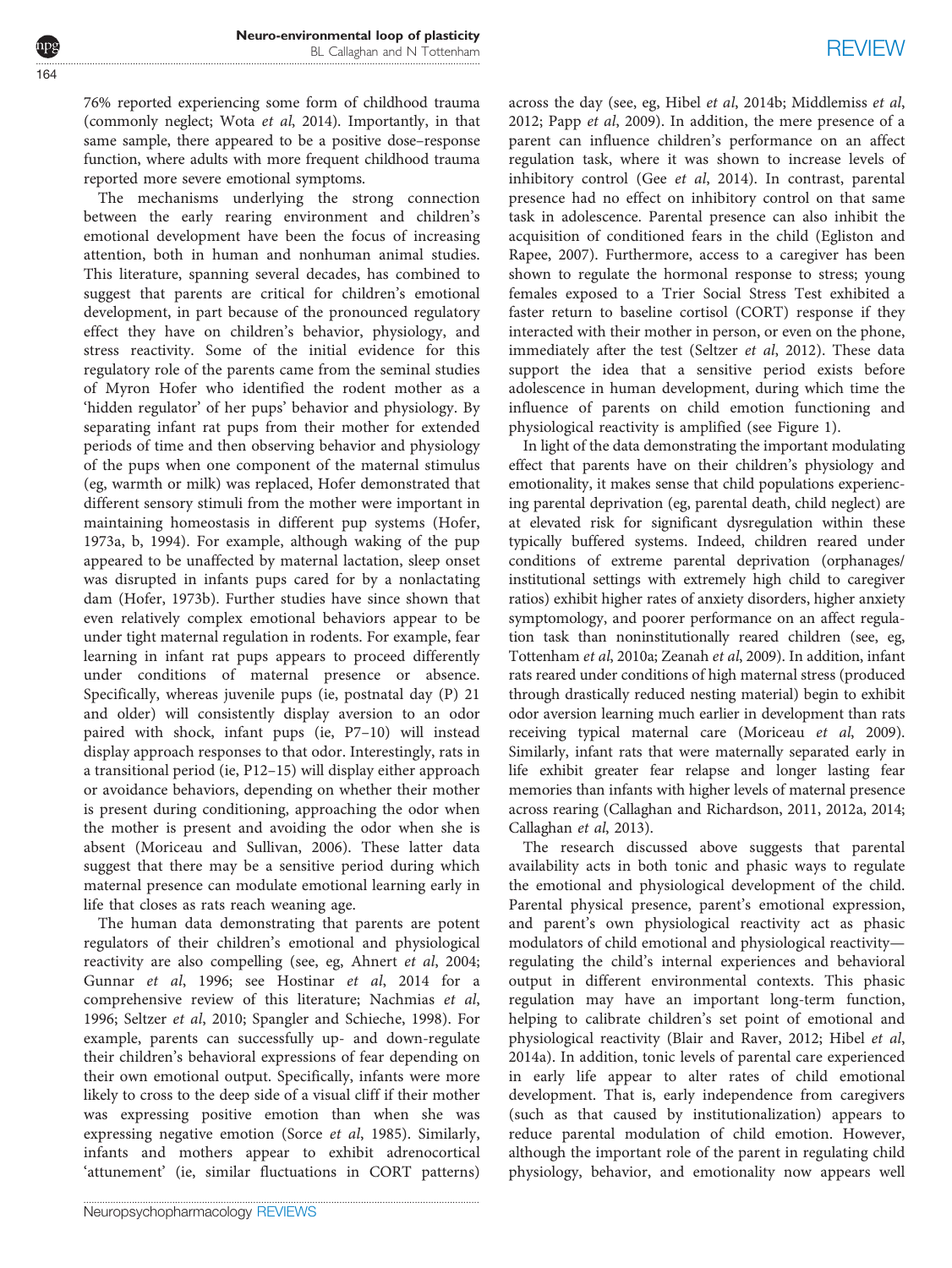

<span id="page-2-0"></span>

Figure 1. Pictorial depicts how relative independence from parent may act to regulate the timing of the sensitive period of plasticity in the amygdala– prefrontal network. A certain level of parental independence is needed for the sensitive period to open and for the child to experience phasic modulation of the amygdala–prefrontal network via parental buffering. The increased circuit tone that emerges from phasic parental modulation of the circuit would trigger further self-regulation and independence from the parent. Once parental independence begins to exceed a certain threshold, the sensitive period for parental input into amygdala–prefrontal circuitry would decrease—completing the 'Neuro-Environmental' loop.

established, a good understanding of how this effect is mediated at a neurobiological level is still emerging. In this review, we take a cross-species approach to examine how parental availability early in development affects the maturation of emotion neurobiology by focusing on a neural circuit known to be critical to emotional expression and regulation: the amygdala–prefrontal cortex circuit. We start the review by briefly describing the concept of sensitive periods, a notion drawn on regularly throughout the paper. We then state what is known about the development of this circuit, before summarizing the data on phasic parental circuit control. We then examine how amygdala–prefrontal circuitry develops under different levels of tonic parental care, contrasting typical and parental deprivation rearing conditions. In the second half of the review, we explore the idea that parental availability and eventual independence from the caregiver act as a 'Neuro-Environmental Loop,' where parental presence entrains independent functioning of emotion circuits in early life, with the resulting independence cueing the closure of the period for environmental input into emotion circuit development.

Although the current paper focuses on the effects of the postnatal environment on amygdala prefrontal development, it is important to note that parenting influences begin well before birth, influencing the way that offspring respond to postnatal parenting practices. The review of such prenatal effects are outside the scope of the current paper, and interested readers are referred to the following recent studies and literature review (Buss et al[, 2012](#page-11-0); [McEwen and Morrison,](#page-12-0) [2013;](#page-12-0) Qiu et al[, 2015](#page-13-0); [Sarkar](#page-13-0) et al, 2014) on the topic.

## **SENSITIVE PERIODS OF** NEURODEVELOPMENT

NEURODEVELOPMENT Sensitive periods are commonly conceptualized as epochs of time during which a system is highly plastic and open to environmental restructuring or attunement (see, eg, Hensch, 2005; [Werker and Hensch, 2015\)](#page-13-0). A classic example of sensitive period plasticity is the organization of ocular dominance columns in the visual cortex that occurs in numerous species including rats and humans (see Hensch, 2005, for reviews of this literature; [Wiesel and Hubel, 1963](#page-13-0)). Although sensitive periods have traditionally been examined in sensory domains, it is clear that sensitive periods occur throughout the brain in a region-specific analytical level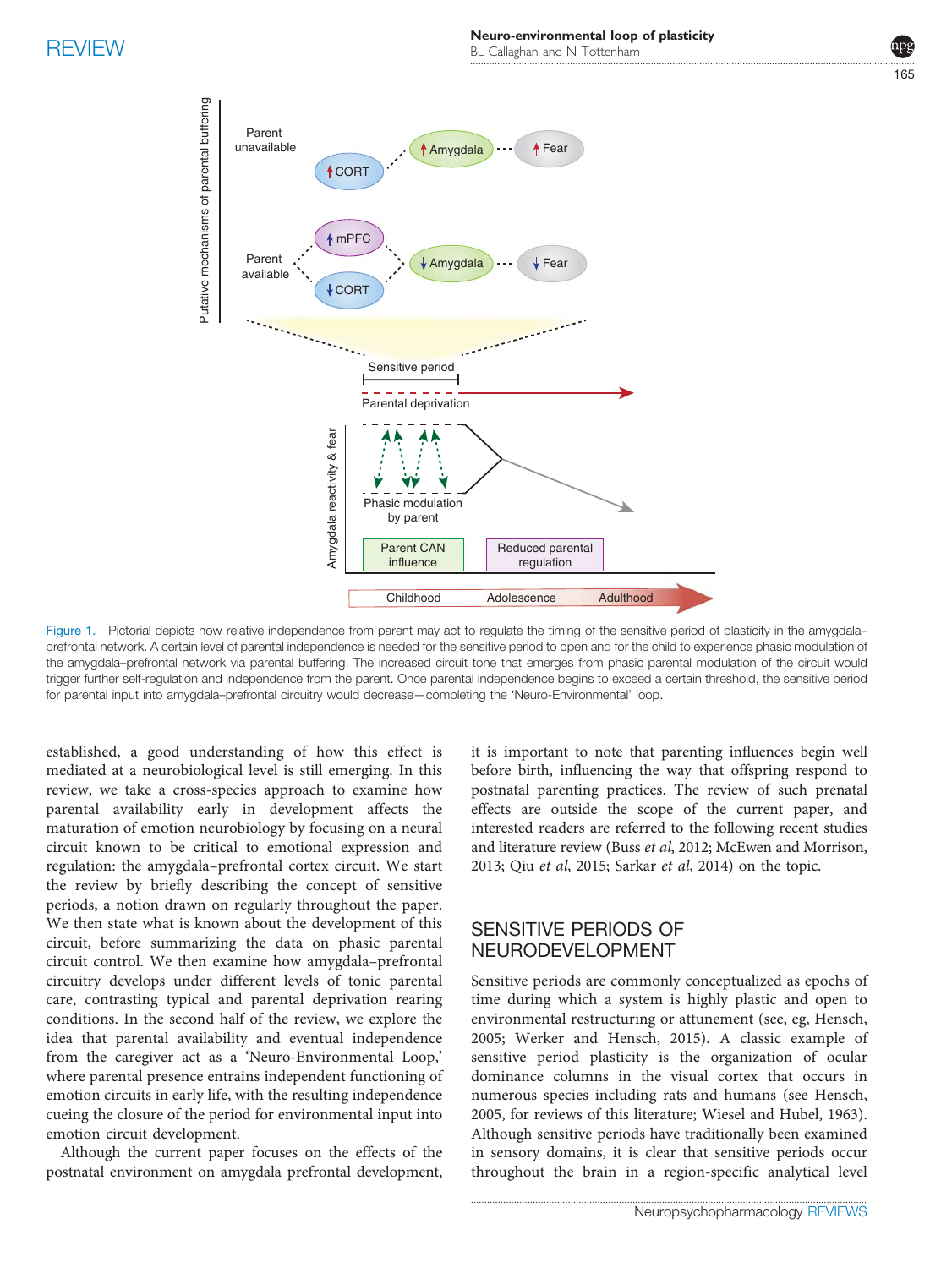(ie, molecules to circuits) and in a time-dependent manner. For example, a growing body of literature has begun to suggest that sensitive periods also occur for emotion development (Callaghan et al, 2014a, b; [Callaghan and Richardson, 2014](#page-11-0); [Gogolla](#page-11-0) et al, 2009; [Tottenham and Sheridan, 2010\)](#page-13-0). In that work, the same molecular and structural signals known to regulate the timing of sensitive period plasticity in the visual cortex, language learning in humans [\(Werker and Hensch,](#page-13-0) [2015](#page-13-0)), and song learning in birds [\(Balmer](#page-10-0) et al, 2009) were also shown to regulate the timing of sensitive period plasticity in emotion circuits in humans (see, eg, [Callaghan](#page-11-0) et al, 2014b; [Gogolla](#page-11-0) et al, 2009; [Karpova](#page-12-0) et al, 2011; [Nabel and Morishita,](#page-12-0) [2013](#page-12-0)). Considering the amygdala–prefrontal cortex is the main neurobiological network underlying emotion regulation, it makes sense to examine whether a sensitive period of plasticity exists in this circuit and, if so, to determine the parameters of such plasticity, including its timing, environmental inputs, and regulators.

### THE NEUROBIOLOGY OF EMOTIONALITY THE NEUROBIOLOGY OF EMOTIONALITY OF EMOTIONALITY

## Amygdala

Across species, the neurobiology of emotionality has been best characterized at the level of the amygdala. This structure is proposed to be part of a large circuit (also involving the insula, ventral striatum, and ventral regions of the anterior cingulate cortex and prefrontal cortex) involved in identification of emotional salience and production of affective responses to stimuli [\(Phillips](#page-13-0) et al, 2003a). As a unitary structure (although comprising a constellation of subnuclei), the amygdala is well known for its importance in emotion perception, learning, and expression. Functional imaging studies, using positron emission technology (PET) and functional magnetic resonance imaging (fMRI), have consistently found greater amygdala reactivity to emotional compared with neutral stimuli, and often with stimuli with a negative valence as opposed to positive valence (see [Costafreda](#page-11-0) et al, 2008 for a meta-analytic review of this literature). Similarly, studies on subjects with bilateral amygdala damage have shown that the amygdala is critical in the auditory and visual recognition of emotions, especially anger and fear ([Adolphs](#page-10-0) et al, 2005; [Scott](#page-13-0) et al[, 1997\)](#page-13-0), may help to regulate threat vigilance [\(Anderson](#page-10-0) [and Phelps, 2001](#page-10-0); [Terburg](#page-13-0) et al, 2012), and is critical in decoding ambiguous emotional information (eg, fearful facial expression on a person with an approach bodily stance; [de Gelder](#page-11-0) et al, 2014). In a very recent study, 200 single neuron recordings were taken from the amygdala of neurosurgical patients (presurgery) while they looked at degraded pictures of emotion-expressing faces. Amygdala reactivity was found to track patients' subjective judgments of emotions during that task (Wang et al[, 2014](#page-13-0)), suggesting a specific role for the amygdala in emotion perception, rather than correct emotion identification.

Amygdala also plays a prominent role in fear learning. The amygdala is considered to be the critical structure involved in the formation and storage of conditioned fear associations

([Davis, 1992](#page-11-0); [LeDoux, 2000;](#page-12-0) [Phelps and LeDoux, 2005\)](#page-13-0), with the lateral nucleus (LA) acting as the site of plasticity and storage for fear memories (see, eg, [Davis, 1992;](#page-11-0) [Kwon](#page-12-0) et al, [2014](#page-12-0); [LeDoux, 1994;](#page-12-0) [Phelps and LeDoux, 2005](#page-13-0)), and the central nucleus (CeA) acting as the fear output center through its projections to downstream structures involved in fear expression (eg, paraventricular nucleus (PVN); [Krettek](#page-12-0) [and Price, 1978; LeDoux](#page-12-0) et al, 1988; [Veening](#page-13-0) et al, 1984). In humans too, the amygdala has been consistently implicated in fear conditioning. For example, numerous PET and fMRI studies have shown reliable amygdala activation to the conditioned stimulus (CS+) relative to a nonreinforced stimulus (CS − ; see, eg, LaBar et al[, 1998;](#page-12-0) also see [Whalen,](#page-13-0) [1998](#page-13-0) for a review), even when those stimuli are presented outside of conscious awareness ([Morris](#page-12-0) et al, 1998). In addition, the level of conditioned fear (measured through electrodermal responses to the CS+) is positively associated with regional blood flow in the amygdala ([Furmark](#page-11-0) et al, [1997](#page-11-0)). Finally, amygdala reactivity has been shown to have predictive clinical utility; amygdala hyperactivity is characteristic of numerous emotional disorders [\(Phillips](#page-13-0) et al, [2003b\)](#page-13-0).

## Amygdala Development

Although the past few decades have seen massive advances in our understanding of the structure, physiology, and functioning of the amygdala, the vast majority of this research has been performed in adult humans and nonhuman animals. Despite the known importance of both the amygdala and early-life experiences to emotional functioning, amygdala development remains comparatively underresearched. What is known about amygdala structural and functional development is summarized below.

Although the basic architecture of the human amygdala is present at birth ([Humphrey, 1968](#page-12-0); Ulfig et al[, 2003\)](#page-13-0), it does appear to undergo significant structural and functional remodeling and refinement across the infancy, childhood, and adolescent stages of development (see [Tottenham, 2014](#page-13-0); [Tottenham and Sheridan, 2009](#page-13-0) for a review). Although the most rapid postnatal volumetric growth occurs soon after birth (eg, over 100% increase in volume in 0–1 year followed by a 9% increase from years 1 to 2; [Gilmore](#page-11-0) et al, 2012; also see Payne et al[, 2010](#page-13-0); [Uematsu](#page-13-0) et al, 2012), the amygdala continues to increase in volume until 4 years of age in females and 18 years of age in males (Giedd et al[, 1996](#page-11-0); [Mosconi](#page-12-0) et al, 2009; [Nordahl](#page-13-0) et al, 2012; [Schumann](#page-13-0) et al, [2004](#page-13-0)). Amygdala physiology also undergoes significant change early in life. Animal studies have demonstrated continued maturation of the intrinsic properties of amygdala principal neurons (eg, increases in maximal firing and peak resonance frequency; [Ehrlich](#page-11-0) et al, 2012), and of inhibitory neurotransmitter systems within the amygdala (ie, γaminobutyric acid (GABA); [Ehrlich](#page-11-0) et al, 2013) until early adolescence. In terms of functionality, the amygdala exhibits very robust responding to emotional events in childhood, with amygdala reactivity to emotional stimuli then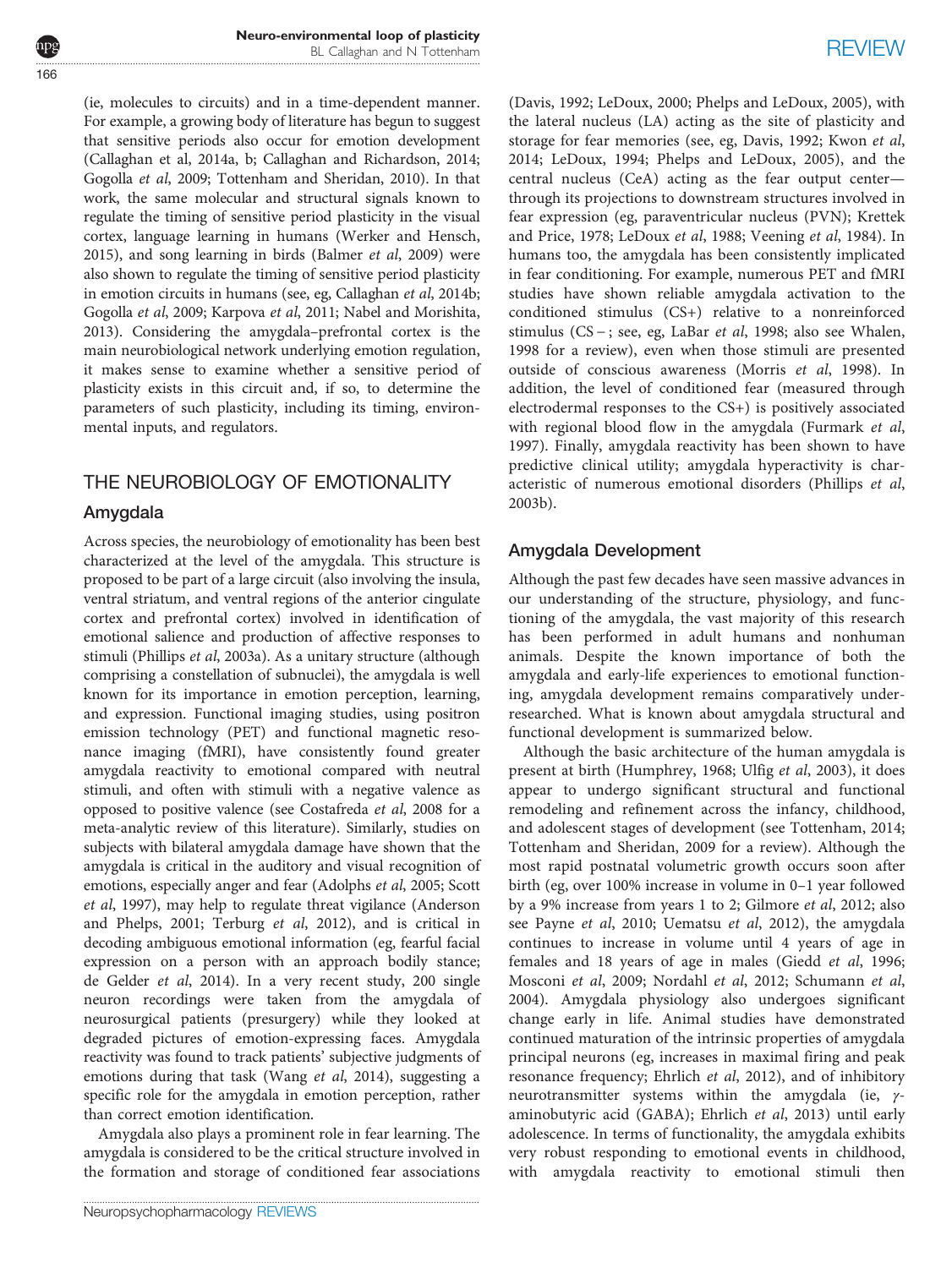decreasing across adolescence and into adulthood [\(Decety](#page-11-0) et al[, 2012;](#page-11-0) Gee et al, 2013b; [Tottenham, 2012](#page-13-0); [Vink](#page-13-0) et al, [2014\)](#page-13-0); however, see [Moore](#page-12-0) et al. (2012) and Hare [et al.](#page-11-0) [\(2008\)](#page-11-0) for a slightly different outcome. The strong early reactivity in the amygdala parallels the normatively high fear and emotionality that characterizes childhood; indeed, early childhood fears (ie, separation anxiety) are mediated by the excessively high amygdala activity observed during childhood (Gee et al[, 2013a, b\)](#page-11-0).

Although human studies are yet to examine the contribution of the amygdala to fear learning early in development, animal studies have shown that amygdala does appear to be involved in aversive conditioning even very early in life. For example, around the time of weaning (P21), rats exposed to olfactory fear conditioning exhibit impaired learning if given amygdala lesions [\(Sananes and Campbell, 1989\)](#page-13-0). However, before weaning, the amygdala's contribution to olfactory fear learning appears to differ according to age. Specifically, rats normally exhibit a developmental transition in their behavioral responses to an odor paired with shock; under conditions of maternal absence, rats younger than P10 typically exhibit approach responses to the odor, whereas rats conditioned after P10 exhibit odor aversions (see, eg, [Sullivan and Wilson, 1993\)](#page-13-0). Importantly, the transition into odor aversion learning is accompanied by increased amygdala reactivity to the shock-paired odor [\(Sullivan](#page-13-0) et al[, 2000\)](#page-13-0). Critically, this finding parallels human studies demonstrating that the amygdala is relatively less responsive to emotional cues in early infancy (Blasi et al[, 2011;](#page-11-0) [Dehaene-Lambertz](#page-11-0) et al, 2010; [Graham](#page-11-0) et al, 2013). Taken together, these developmental studies suggest that although the amygdala is structurally and functionally immature in childhood, it is clearly activated by emotional tasks and does participate in emotion learning under some circumstances. Importantly, this relative immaturity may have significant implications for the openness of the amygdala to environmental regulation early in life ([Lupien](#page-12-0) et al, 2009).

## Prefrontal Cortex

To the same extent that the amygdala has been implicated in emotion perception and expression, prefrontal cortex (PFC; specifically the medial PFC (mPFC), dorsal lateral PFC (dlPFC), dorsal medial PFC (dmPFC), and ventromedial PFC regions (vmPFC), as well as the orbital frontal cortex (OFC) and the anterior cingulate cortex (ACC)) has been implicated in emotional regulation. Specifically, the PFC is believed to exert top-down inhibitory control over amygdala reactivity, resulting in a dampening of emotional responding (Milad et al[, 2006\)](#page-12-0). Rodent studies have demonstrated both structural and functional connections between amygdala and mPFC ([McDonald](#page-12-0) et al, 1996; Quirk et al[, 2003\)](#page-13-0), and have shown that mPFC lesions (specifically of the infralimbic region (IL)) result in impaired extinction retention, while leaving extinction learning intact [\(Milad and Quirk, 2002;](#page-12-0) Quirk et al[, 2000\)](#page-13-0). Similarly, in humans, recall of extinguished fear memories increases vmPFC reactivity in

response to the CS+ (Milad et al[, 2007](#page-12-0); [Phelps](#page-13-0) et al, 2004), and is positively associated with vmPFC thickness ([Milad](#page-12-0) et al[, 2005\)](#page-12-0). In addition, on a different emotion regulation task involving cognitive reappraisal of a negative event, the amygdala showed stronger coupling with the dlPFC, OFC, subgenual ACC, and dmPFC, with the extent of such coupling being positively associated with post-reappraisal attenuation of negative affect (Banks et al[, 2007;](#page-10-0) [Ochsner](#page-13-0) et al[, 2002;](#page-13-0) Urry et al[, 2006\)](#page-13-0). Indeed, weak amygdala–mPFC connections result in pathological emotional overarousal (Milad et al[, 2008, 2009; Motzkin](#page-12-0) et al, 2015). Hence, in adults, there is clear evidence for the role of prefrontal regions in emotion regulation and control of amygdala output.

### PFC Development

In humans, the PFC exhibits protracted structural development. For example, maximum synaptic density in the PFC lags 4 years behind visual cortex, and the dlPFC is one of the last cortical regions to achieve adult thickness [\(Lenroot and](#page-12-0) [Giedd, 2006](#page-12-0)). Functional connections between amygdala and PFC are also late emerging. Research in typically developing populations has shown that amygdala–mPFC functional connectivity during a passive viewing emotional task changes dramatically across development, moving from a positive functional connection in childhood to a mature and negative connection in adolescence that more closely fits the top-down regulatory profile proposed for this circuit in adults (Gee et al, 2013b). Functional connectivity between amygdala and PFC has also been shown to increase across age during a moral or emotional judgment task ([Decety](#page-11-0) et al, 2012; Vink et al[, 2014](#page-13-0)). Similarly, functional connectivity between amygdala and mPFC during rest also exhibits profound developmental change. Specifically, amygdala connectivity with mPFC changes from nonsignificant coupling to being positively coupled, as children transition into adolescence (∼10.5 years of age; [Gabard-Durnam](#page-11-0) et al, 2014; NB: patterns of resting connectivity are often opposite in valence to task-based patterns, suggesting that resting connectivity may function to prime the circuit for expected connectivity patterns during tasks). In addition, structural integrity of the uncinate fasciculus (the major white matter tract connecting the PFC and amygdala) increases across age and predicts reduced amygdala reactivity to pictures of emotion-expressing faces [\(Swartz](#page-13-0) et al, 2014). Importantly, the maturation of prefrontal cortical regions and increase in connectivity between amygdala and PFC also appears to have direct consequences for emotional functioning in childhood. With increasing age, excessive fears decline and this effect is mediated by amygdala–mPFC connectivity (Gee et al[, 2013b\)](#page-11-0).

The role of the PFC during active emotion regulation has only recently been investigated across typical development. For example, using an emotional 'go-no-go' task (requiring behavioral regulation in an affective context) amygdala– vmPFC functional connectivity was shown to be essentially 'adult-like' in adolescents (Hare et al[, 2008\)](#page-11-0). In another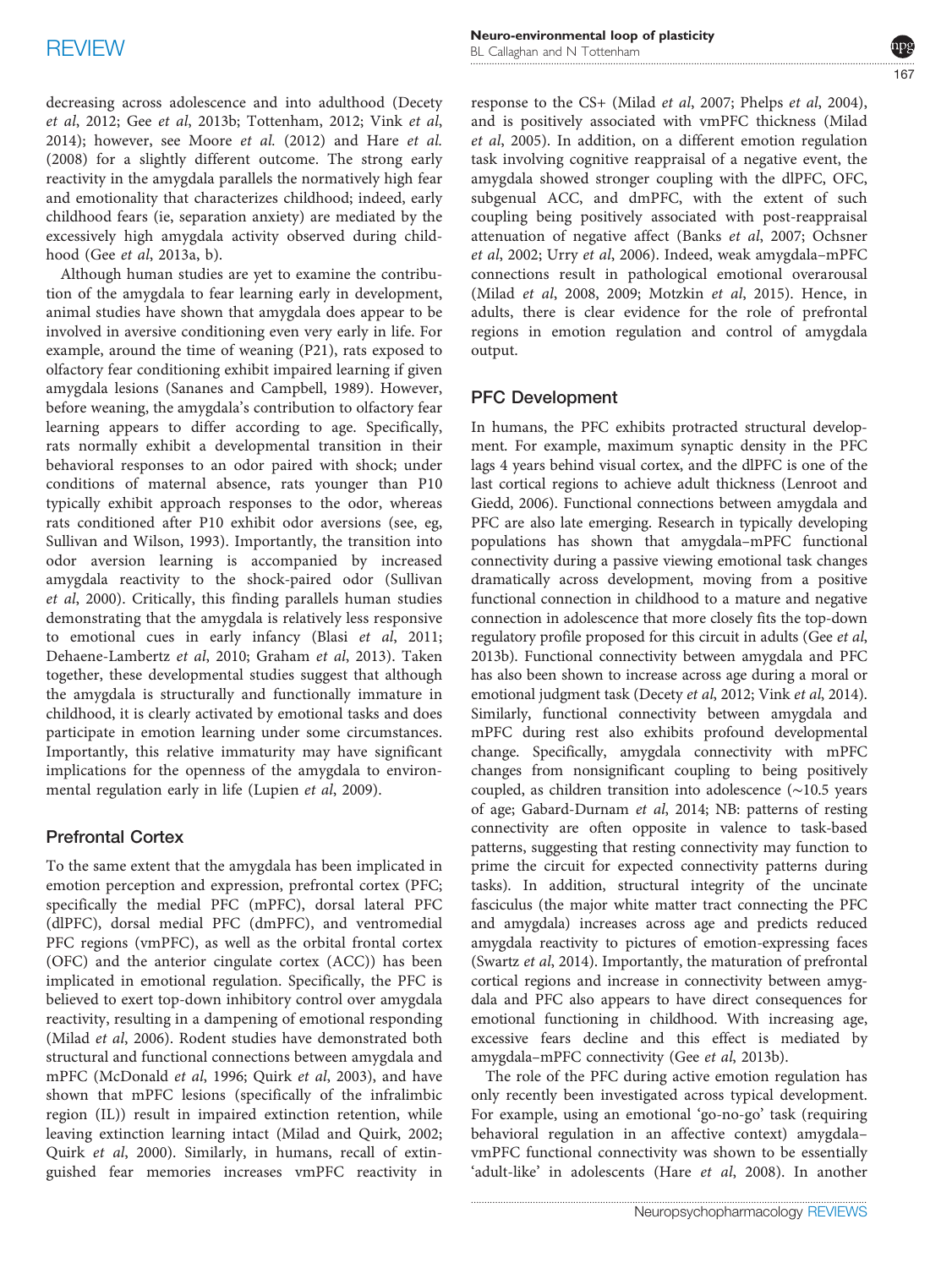study, negative emotion regulation was examined using a cognitive reappraisal task that involved reinterpreting emotional responses to stimuli [\(McRae](#page-12-0) et al, 2012). In a sample of 10–22 year olds, age-related increases in reappraisal effectiveness and in recruitment of mPFC regions during reappraisal were observed. In another reappraisal study investigating amygdala–mPFC connectivity in a sample of 10–22 year olds, all individuals demonstrated a decrease in negative affect when using reappraisal strategies that improved as a function of age (Silvers et al[, 2014\)](#page-13-0). In addition, older age was found to predict increasingly negative connectivity between the amygdala and rostrolateral PFC during the reappraisal task, an effect consistent with the prior functional research demonstrating increasingly negative amygdala–mPFC coupling across age ([Gabard-Durnam](#page-11-0) et al[, 2014](#page-11-0); Gee et al[, 2013b\)](#page-11-0). Importantly, age also predicted larger decreases in amygdala response during emotional reappraisal, consistent with the role of the PFC as a topdown regulator of amygdala reactivity.

Studies in developing rodents too support a slow emerging role for the PFC in emotion regulation. For example, temporary inactivation of the IL before extinction training impairs extinction retention in adults but has no effect on extinction retention in infants (Kim et al[, 2009](#page-12-0); [Sierra-](#page-13-0)[Mercado](#page-13-0) et al, 2010). Adolescent rodents, on the other hand, do use the IL mPFC when extinguishing fear but appear to require additional extinction training to sufficiently recruit the IL and allow good retention of extinguished fear ([Kim](#page-12-0) et al[, 2011; McCallum](#page-12-0) et al, 2010). Hence, even in rodents, there appears to be a developmental lag in the recruitment of amygdala–prefrontal circuits during emotion regulation. This late onset of amygdala–mPFC functional connectivity may mirror the ecology of the developing child. During a time when parents are often readily available, it may be ontogenetically unnecessary (and even inefficient) to activate this system early. That is, it is possible that the parent may help to regulate the amygdala at a time when the PFC is not yet functionally mature. Emerging evidence appears to support this role of parents in phasic modulation of amygdala reactivity and in aiding emotional regulation.

# PHASIC PARENTAL MODULATION OF AMYGDALA–PREFRONTAL CIRCUITS

As reviewed in the Introduction, it is now well established that parents act to buffer their children's emotional and physiological reactivity (reviewed in [Hostinar](#page-12-0) et al, 2014). Interestingly, increasing evidence suggests that parents may achieve this emotional and physiological 'buffering' via the amygdala. In a series of eloquent rodent studies, Sullivan and colleagues (Moriceau and Sullivan, 2006) demonstrated that the maternally mediated transition between learned approach and avoidance responses to odor–shock conditioning in transitional period rat pups (ie, P12–15) was regulated by the mother's effect on amygdala corticosterone (CORT). Specifically, odor–shock conditioning of transitional period pups resulted in olfactory bulb activation and odor approach if the mother was present. However, if the mother was absent, the same conditioning procedure resulted in increased amygdala activation, increased amygdala CORT, and an odor aversion ([Moriceau and Sullivan, 2006](#page-12-0)). Temporary inactivation of the amygdala during odor–shock conditioning in maternal absence prevented aversion learning, suggesting that amygdala activity is necessary to produce conditioned aversion responses. Finally, direct infusions of CORT into pup's amygdala during conditioning with mother present resulted in robust odor aversion learning, suggesting that amygdala CORT is normally decreased by maternal presence to allow learned approach responses. Subsequent studies have demonstrated that CORT-induced increases in amygdala dopamine are important in development of odor aversions, suggesting that maternal presence may also suppress amygdala dopamine levels during the transitional period [\(Barr](#page-10-0) et al, [2009](#page-10-0)). Importantly, across the studies just cited, the maternal buffering effect seen in sensitive period rodents was not observed in pups that were older than the sensitive period age. These data suggest that there is specificity in the sensitive period for maternal buffering to infancy stage in the rodent.

Although the role of mPFC has not been investigated in the rodent maternal buffering model, it has been suggested that mPFC is likely important for stress buffering effects (see [Hostinar](#page-12-0) et al, 2014 for a review of these data). That is, although mPFC does not appear to spontaneously regulate amygdala reactivity early in life, it may do so during conditions of parental presence. Indeed, maternal presence has been shown to increase mPFC activity during a stressful procedure in juvenile macaques [\(Rilling](#page-13-0) et al, 2001), and lesions of the mPFC impair the dampening of physiological reactivity in this species ([Herman](#page-12-0) et al, 2005). In addition, mPFC activity was shown to be higher in parental presence than under conditions of parental absence in the developing rodent Octodon degu (Bock et al[, 2012](#page-11-0)).

Interestingly, across human development, amygdala reactivity also appears to be more responsive to parental input in childhood than in adolescence, with parental regulation of mPFC activity appearing to contribute to amygdala dampening. Specifically, right amygdala activity (which is typically high in childhood) was suppressed when children were viewing pictures of their mother, relative to when viewing pictures of a stranger (Gee et al[, 2014](#page-11-0)). Critically, there was no difference in right amygdala reactivity in adolescents viewing pictures of mothers and strangers. In addition, amygdala–mPFC functional connectivity was stronger in children when they were viewing pictures of mothers than when they were viewing pictures of a stranger; a similar pattern of amygdala–mPFC connectivity was observed in adolescents regardless of which stimuli were being viewed (mothers or strangers). These data suggest that the pictures of the parent phasically activated a more mature profile of connectivity between amygdala and mPFC in children, driving amygdala reactivity down. Importantly, the recruitment of mature amygdala–mPFC circuitry during the maternal picture condition had positive psychological effects,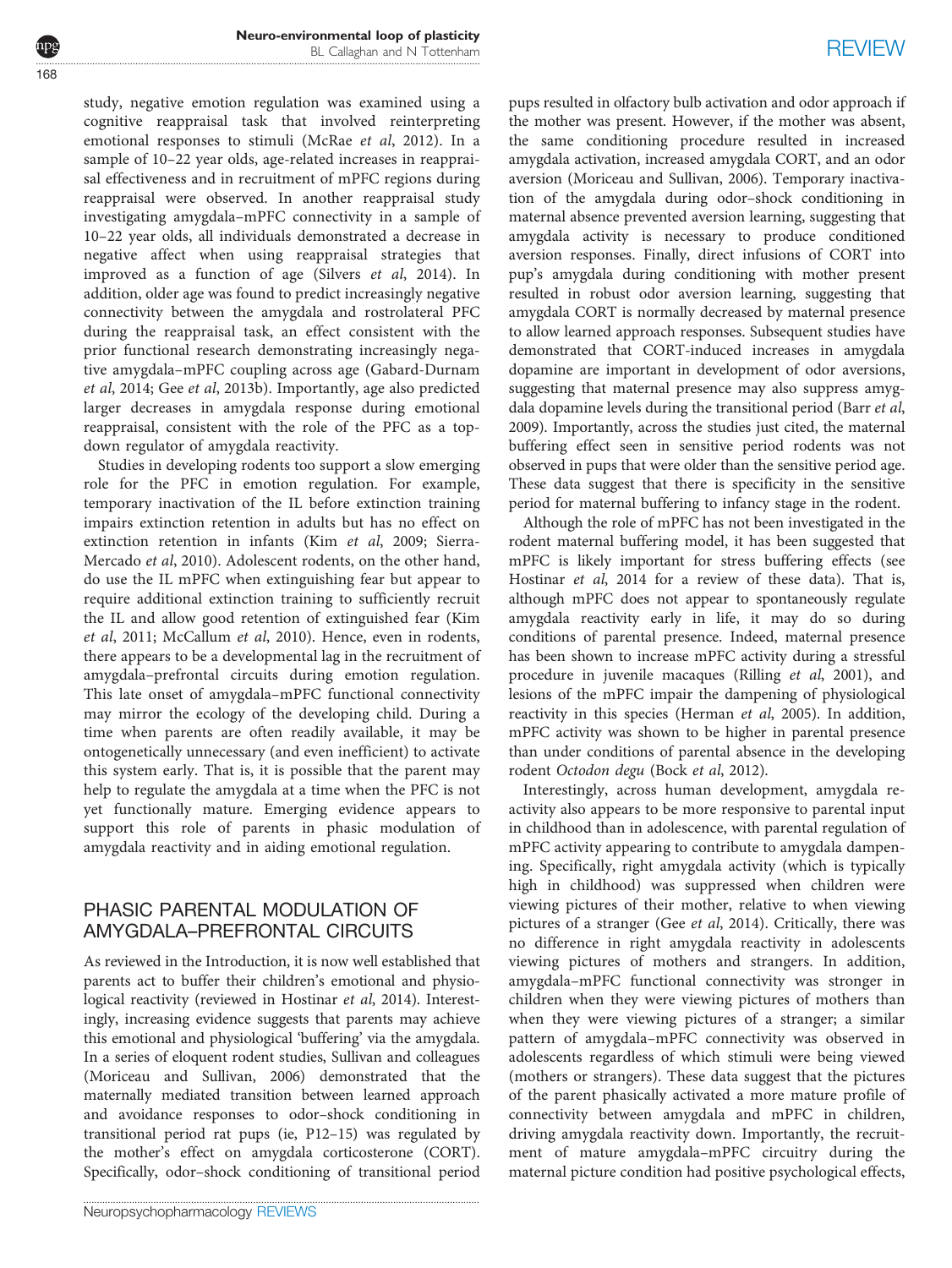<span id="page-6-0"></span>whereby children and adolescents with the negative connectivity pattern had lower separation anxiety and greater attachment security. Finally, buffering of amygdala reactivity by maternal stimuli also appeared to be positively related to affect-related inhibitory control of children (but not adolescents who already had good inhibitory control in that domain); that is, on a task that involved pressing buttons to emotion-expressing faces, fewer false alarms were made by children when they were seated next to their mother, relative to when sitting next to a stranger, and this effect was greater in individuals who showed stronger buffering of amygdala reactivity to maternal cues.

More evidence for parental buffering of amygdala–mPFC circuitry in humans can be found in a fMRI study of youths viewing physical threat words [\(Conner](#page-11-0) et al, 2012). Parental presence was found to normalize neural activity in the hypothalamus, vlPFC, and vmPFC of anxious youths to the level of healthy control youths. Although the age range in that study was not wide enough to make any conclusions regarding the differential role of parental presence in children versus adolescents, they are largely consistent with the view that parental presence can have dramatic effects on the recruitment of emotion circuits during early life.

Importantly, across species, it appears that the modulatory effects of the mother on amygdala reactivity only occur during a sensitive period of development (postnatal day 12– 15 in the rodents; childhood in the humans and monkeys). This sensitive period appears to coincide with a stage of considerable amygdala maturation (see, eg, [Ehrlich](#page-11-0) et al, [2012, 2013\)](#page-11-0), fitting with the idea that periods of rapid growth open up opportunities for environmental input into system functioning and development [\(Lupien](#page-12-0) et al, 2009). Importantly, the termination of this sensitive period appears to coincide not only with increased age-associated neural maturation but also with the increased independence from parents as individuals approach adolescence.

Taken together, the studies described so far collectively show that childhood is a developmentally unique period for parental buffering of CORT, emotional responding, amygdala reactivity, and amygdala–mPFC connectivity (see, eg, Decety et al[, 2012](#page-11-0); [Egliston and Rapee, 2007](#page-11-0); [Gabard-](#page-11-0)[Durnam](#page-11-0) et al, 2014; Gee et al[, 2013b, 2014](#page-11-0); Hibel et al[, 2014b;](#page-12-0) [Middlemiss](#page-12-0) et al, 2012; [Moriceau and Sullivan, 2004](#page-12-0), [2006;](#page-12-0) Papp et al[, 2009](#page-13-0); Seltzer et al[, 2010, 2012](#page-13-0); [Silvers](#page-13-0) et al, 2014; Sorce et al[, 1985; Sullivan](#page-13-0) et al, 2000; [Swartz](#page-13-0) et al, 2014; [Vink](#page-13-0) et al[, 2014](#page-13-0)). Importantly, we believe that the role of the parent in phasic modulation of the amygdala and mPFC is critical for circuit tone and for the long-term effectiveness of the circuit in emotion regulation. Specifically, in childhood, parental presence has a buffering effect on CORT, suppresses amygdala reactivity, and increases functional connectivity between the amygdala and mPFC, thereby instantiating a mature profile of connectivity between these brain regions; amygdala reactivity decreases as mPFC reactivity increases (see Figure 2). We propose that this coincidental activation of amygdala and mPFC under conditions of parental presence 'entrains' the amygdala and mPFC to connect in Neuro-environmental loop of plasticity BL Callaghan and N Tottenham

Independence Sensitive period

Figure 2. A proposed mechanism for parental buffering and putative consequences for the amygdala–prefrontal network. Within the childhood sensitive period (during typical development), parents can buffer amygdala reactivity and fear responses. In other words, during the sensitive period, mPFC reactivity is proposed to increase in physical parental presence, whereas cortisol levels, amygdala reactivity, and fear responses are decreased. In parental absence, however, we propose that the mPFC is not activated, and that cortisol levels, amygdala reactivity, and fear are increased. Hence, variations in parental presence and absence during the sensitive period phasically modulate and tone the amygdala and mPFC to begin to function as a regulatory network. The increased circuit tone is proposed to mediate age-related reductions in amygdala reactivity seen as children transition into adolescence. Children who have experienced parental deprivation exhibit accelerated termination of the critical period and less opportunities for circuit tone. Hence, it is proposed that amygdala reactivity and fear remain high following deprivation.

a way that supports top-down control of amygdala activity, thereby contributing to long-term regulatory connectivity in the network.

Indeed, the idea that environmental experience can 'entrain' network connections does appear to have precedence in the adult literature. For example, long-term changes in functional connectivity within a neural circuit have been shown to occur following learning that activates that circuitry ([Harmelech](#page-11-0) et al[, 2013;](#page-11-0) Lewis et al[, 2009](#page-12-0); [Mackey](#page-12-0) et al, 2013). In addition, there is evidence that amygdala–prefrontal resting connectivity in developing populations is related to patterns of taskbased activity many years earlier (see [Gabard-Durnam](#page-11-0) et al, [2014\)](#page-11-0). We envision a very similar mechanism for parental entraining of amygdala–prefrontal connectivity, ie, we believe that the environmental experience of being with a parent acts as a 'neuro-scaffold' that lays out the blueprint by which stable patterns of brain connectivity are shaped. Figure 2. A proposed mechanism for persons that the maximum is performanced and the maximum is a maximum of persons and the maximum is a maximum in the case of the any of the any of the angula reactivity and law the profi

A scaffold-like mechanism for developing connectivity in the amygdala–mPFC circuit would suggest that the more experience one has with parental modulation of emotion during the sensitive childhood period, the greater the regulatory capabilities of the circuit (and, therefore, the better the self regulatory capacities of the individual) will be after the sensitive period. Inversely, this mechanism also suggests that parental absence/unavailability during the sensitive period, or an inability of parental presence to result in amygdala buffering during the sensitive period, may contribute to impoverished functional/structural connections in the circuit, potentially contributing to heightened

.....................................................................................................................................................................  $160$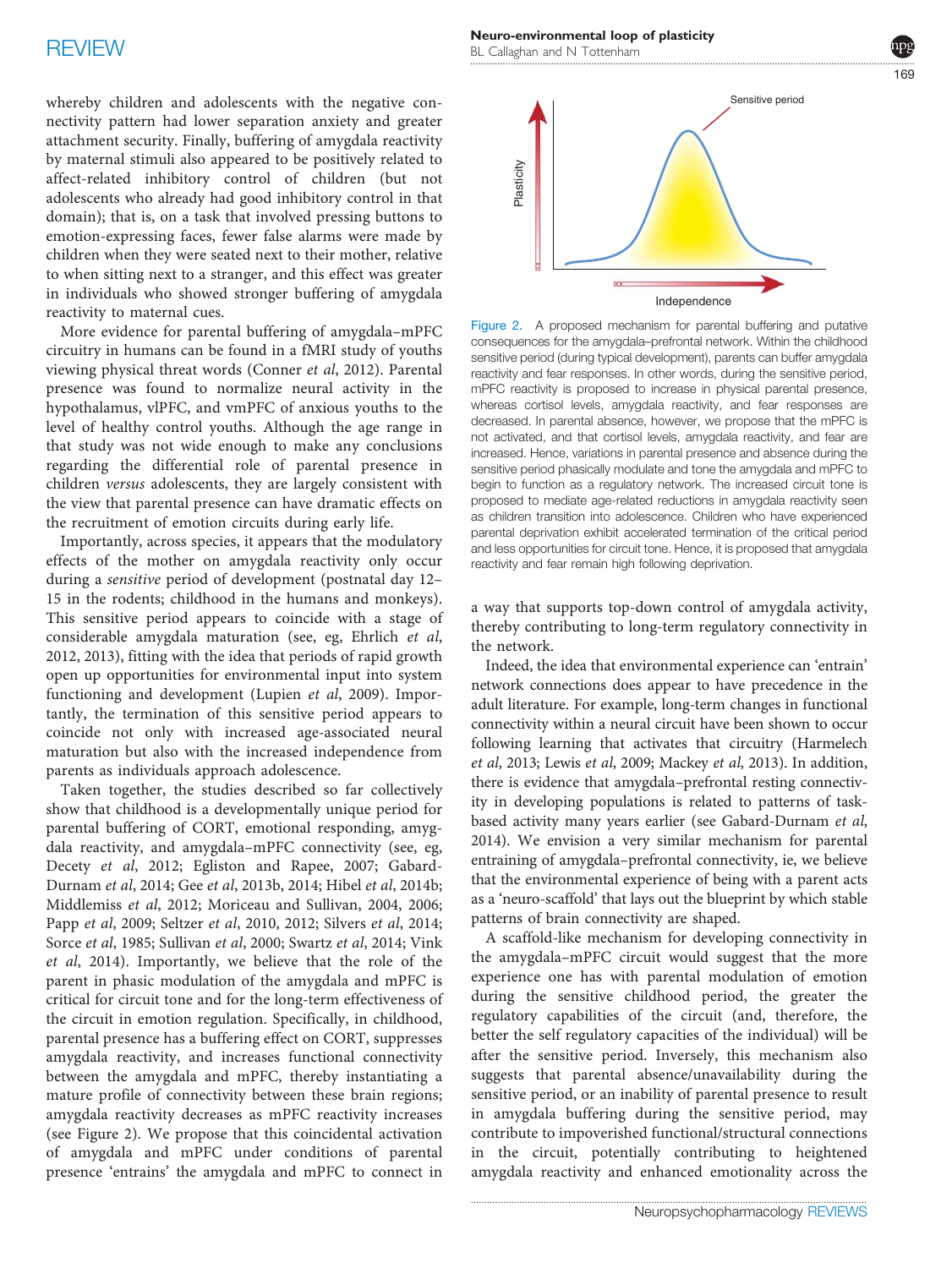lifespan. Indeed, emerging data in rodents as well as humans who have experienced early parental deprivation support this theory.

# EFFECTS OF CHRONIC PARENTAL DEPRIVATION ON AMYGDALA–PREFRONTAL<br>DEVELOPMENT

DEVELOPMENT The ability of the parent to modulate fear neurobiology depends on developmental plasticity in childhood. However, emerging evidence suggests that developmental plasticity may not be a consistent feature of childhood. Rather, these data appear to suggest that the developmental trajectories of emotion regulation circuits (ie, from plastic to stable) appear to be accelerated under certain early rearing environments, specifically, those of adversity. For example, studies in rodents have shown that when maternal care is fragmented early in life (eg, when reduced nesting material is given to the mother, causing her to have to regularly rebuild the nest) rats make an early transition from approach to avoidance behaviors following odor–shock learning, an effect accompanied by increased amygdala reactivity during conditioning ([Moriceau](#page-12-0) et al[, 2009\)](#page-12-0). In other words, it appears that the developmentally sensitive period for maternal dampening of amygdala responding and fear learning may have ended early following a period of rearing under fragmented care conditions. Similarly, early separation from the mother (because of precocious weaning) has been shown to accelerate amygdala myelination in mice (Ono et al[, 2008](#page-13-0)); increased myelin is considered to act as a brake on plasticity, resulting in circuit stabilization [\(McGee](#page-12-0) et al, 2005). In yet another study in mice, infant isolation lead to an early switch in the signaling cascades for long-term potentiation in the hippocampus (from PKA dependent to CAMKII dependent), a change that is critical for adult-like memory expression ([Huang](#page-12-0) et al, 2005). Other researchers have shown that behaviors associated with amygdala–mPFC connectivity (ie, fear conditioning and extinction) have accelerated developmental trajectories following early adverse rearing. Specifically, maternal separation for the first 2 weeks of life resulted in preweaning rats exhibiting relapse following extinction and longer lasting fear memories, behaviors normally only seen in rats after weaning [\(Callaghan](#page-11-0) [and Richardson, 2011](#page-11-0), [2012a;](#page-11-0) for a review see [Callaghan and](#page-11-0) [Richardson, 2012b\)](#page-11-0). Similarly, early exposure of rats to the stress hormone CORT also resulted in an early transition into adult-like fear retention and extinction, suggesting that early stress exposure was a critical component in the effect ([Callaghan and Richardson, 2012a, 2014\)](#page-11-0). Hence, animal studies appear to converge on the finding that the developmental change from plastic to stable amygdala–mPFC circuitry is accelerated following chronic parental deprivation. Put another way, the data support the idea that early independence from the parent cues early termination of the sensitive period for environmental input into amygdala–mPFC circuitry.

Although studies in humans cannot directly manipulate the early rearing environment to examine the outcomes of parental deprivation on developing amygdala–prefrontal circuitry, some studies in humans have taken advantage of preexisting instances of parental deprivation to study these effects. For example, individuals reared in institutions (such as orphanages) from early in life experience the very rare occurrence of chronic parental absence. This lack of parental care ends when stable families adopt the institutionalized youth, creating a sample of previously institutionalized (PI) individuals with a history of parental deprivation restricted to early life. Interestingly, as predicted by findings from rodent models of fragmented or separated care, PI individuals appear to exhibit accelerated termination of the sensitive period for plasticity within amygdala–mPFC circuitry. Specifically, whereas typically reared individuals exhibit a switch in amygdala–mPFC connectivity from positive coupling in childhood to negative coupling in adolescence, PI individuals exhibit negative coupling even as children (Gee et al[, 2013a\)](#page-11-0). That is, PI children appear to exhibit the mature profile of connectivity (ie, reflecting stable circuit function) earlier in development. Importantly, this early maturation may serve a functional purpose, at least in the short term; PI individuals who exhibited the negative (mature) connectivity profile also exhibited better emotion regulation than PI youths with positive connectivity.

Although no other human studies have directly examined the role of parental deprivation on amygdala–prefrontal circuit development (see Bick et al[, 2015](#page-11-0) for a comprehensive analysis of white matter development following early deprivation that may relate to amygdala–mPFC structural connectivity), some studies have shown that other forms of early-life adversity, eg, maltreatment or psychopathology experienced in childhood or before early adolescence, may also be associated with accelerated amygdala development. For example, higher rates of childhood adversity were associated with larger (ie, more mature) left amygdala volume in early adolescence ([Whittle](#page-13-0) et al, 2013), as was adolescent-onset depression (another condition that disrupts the early rearing environment; [Whittle](#page-13-0) et al, 2014). In addition, children exposed to maternal depression since birth had larger amygdale than same-aged peers without depressed mothers [\(Lupien](#page-12-0) et al, 2009). Interestingly, the effect of prenatal stress on amygdala volume is similar to the postnatal stressors reported here (ie, higher right amygdala volume was reported in female children of mothers with higher maternal cortisol in early gestation and was associated with more affective problems in those girls during childhood; Buss et al[, 2012\)](#page-11-0). Hence, other forms of adversity that would conceivably affect or be affected by the early rearing environment/parent–child relationship may also be associated with accelerated amygdala development (but see the following studies of decreased amygdala volume following early adversity: [Hanson](#page-11-0) et al, 2015; Luby et al[, 2013\)](#page-12-0).

The data discussed above are compelling in that they converge on the finding that, across species, early deprivation of caregiving stimuli/adversity in the caregiving environment result in accelerated closure of the sensitive period for amygdala structural and functional development,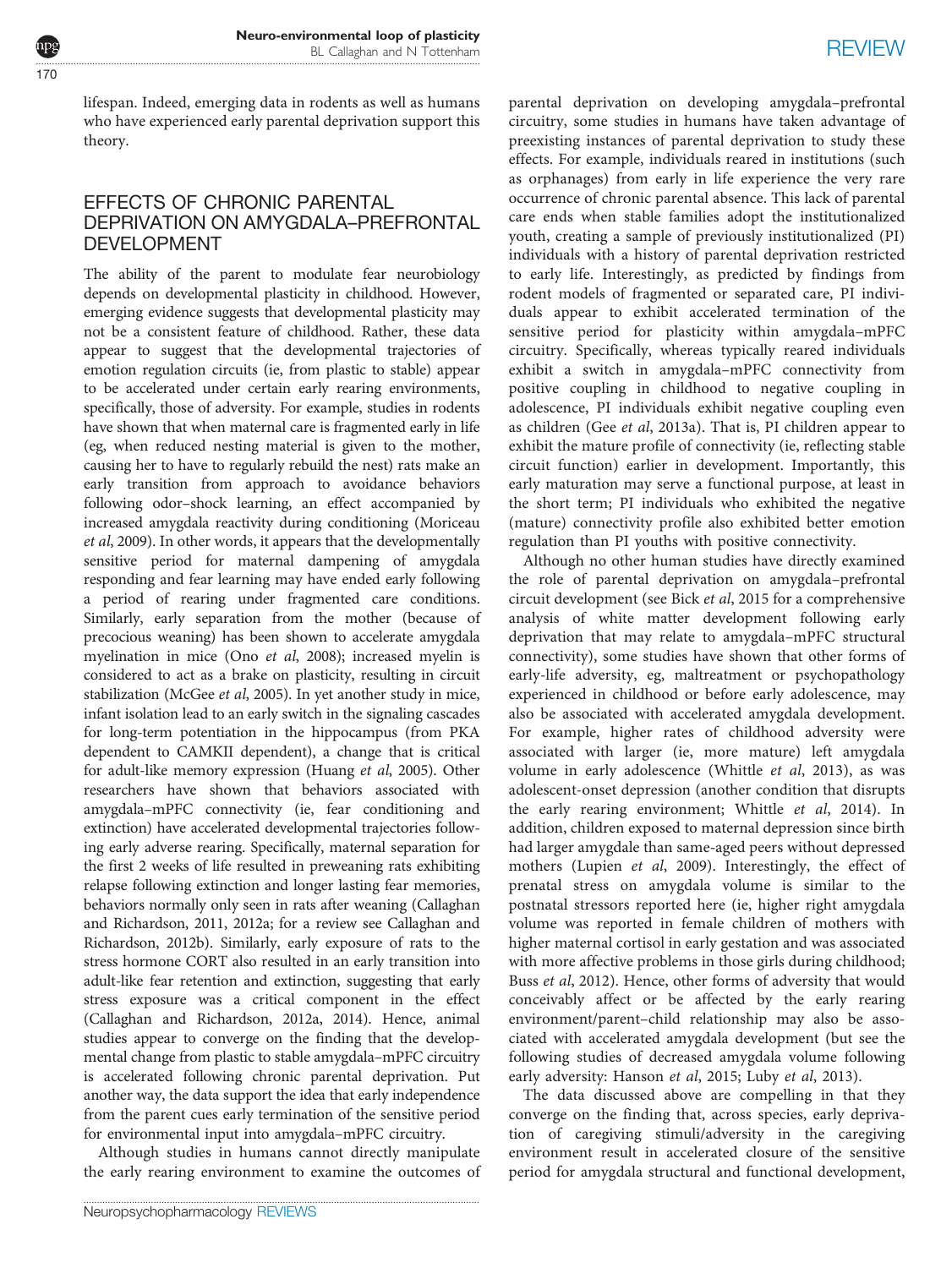amygdala–mPFC functional connectivity, and behaviors dependent on mature amygdala–mPFC functional connectivity, namely, adult-like fear conditioning and extinction (for a review see [Callaghan](#page-11-0) et al, 2014a).

If the sensitive period of amygdala–mPFC circuit plasticity is terminated early following conditions of adverse rearing, we might expect to see an impairment in the phasic regulation of amygdala–mPFC circuitry in PI youths under conditions of (adoptive) parental presence. That is, like typically reared adolescents, parental input may be less effective in regulating amygdala–mPFC circuitry in PI children. However, unlike typically reared adolescents, PI children exhibiting an early closure of the sensitive period would have had less opportunity for phasic parent-induced amygdala–mPFC functional coactivation early in development while the network was still maturing (ie, phasic regulation requires high plasticity in childhood that does not occur following chronic deprivation of parental care). Considering that patterns of brain activation during learning or practice are often recapitulated during rest to create stable networks in adults (see, eg, [Harmelech](#page-11-0) et al, 2013), it is possible that chronic parental deprivation, resulting in low coactivation between amygdala and mPFC during that circuit-sensitive period of development, may have longterm effects on the integrity of the circuit. Specifically, in the long term, we anticipate that amygdala reactivity would be chronically higher, and regulation of amygdala reactivity by the mPFC may be poorer across the lifespan following chronic early deprivation (see [Figure 2\)](#page-6-0), a feature that is characteristic of anxiety disorders (see, eg, Hahn et al[, 2011;](#page-11-0) [Kim and Whalen, 2009](#page-12-0); Monk et al[, 2008\)](#page-12-0). Although the hypothesized role of chronic parental deprivation on phasic parental buffering of amygdala reactivity has not yet been directly tested, it is supported by the numerous studies across species that have demonstrated accelerated amygdala–mPFC development following parental deprivation/rearing stress (reviewed above).

# A NEURO-ENVIRONMENTAL LOOP OF<br>PLASTICITY: A SENSITIVE PERIOD FOR ENVIRONMENTAL INFLUENCE ON AMYGDALA–PREFRONTAL CIRCUITRY

We have reviewed evidence that amygdala–prefrontal maturation and associated emotional regulation skills exhibit a protracted developmental trajectory that is ubiquitous across species. Specifically, it appears that the circuit moves from being relatively unresponsive to environmental regulation in infancy, to being highly malleable to parental input in childhood, before again reducing parental input in adolescence (Blasi et al[, 2011; Dehaene-Lambertz](#page-11-0) et al, 2010; [Gabard-Durnam](#page-11-0) et al, 2014; Gee et al[, 2013b, 2014](#page-11-0); [Graham](#page-11-0) et al[, 2013](#page-11-0); [Moriceau](#page-12-0) et al, 2009). Critically, the same environmental experience of parental deprivation appears to have a similar effect on the maturation of the circuit across species, leading to accelerated closure of the sensitive period for environmental input into amygdala–mPFC development

[\(Callaghan and Richardson, 2011, 2012a, 2014;](#page-11-0) Gee [et al](#page-11-0), [2013a](#page-11-0); [Moriceau](#page-12-0) et al, 2009). These features of the system suggest a sensitive period of plasticity is open across childhood to allow the shaping of amygdala–mPFC circuitry by speciesexpected environmental experiences—ie, parental care.

One of the best-characterized molecular regulators of plasticity is GABA inhibition. An optimal level of GABAergic inhibition within the visual cortex is required before the sensitive period is opened. Once that threshold is reached, continued development of the GABAergic system results in the formation of structural brakes on plasticity (such as perineuronal nets) that terminate the sensitive period [\(Hensch, 2005](#page-11-0); [Hensch and Fagiolini, 2005](#page-11-0); [Hensch](#page-11-0) et al, [1998\)](#page-11-0). Here we suggest a similar mechanism for an environmental signal to dynamically regulate the timing of sensitive period plasticity in the amygdala–mPFC system parental independence. Specifically, we propose that levels of caregiver independence across the infancy, childhood, and adolescent periods of development are directly related to plasticity within the amygdala–mPFC network (see [Figure 2](#page-6-0) for a graphical depiction of this idea). Within this model, complete dependence on the caregiver at birth inhibits environmental regulation of amygdala activity ([Blasi](#page-11-0) et al, [2011; Dehaene-Lambertz](#page-11-0) et al, 2010; [Graham](#page-11-0) et al, 2013). With the onset of motor independence (eg, competent walking), optimal levels of parent–child dependence are neared and the sensitive period for environmental input into emotion regulation and amygdala–mPFC circuitry is opened. Then, as independence from the caregiver gradually increases, the sensitive period for environmental input into amygdala–mPFC development begins to close, leading to relative circuit stabilization. Importantly, this model predicts that individuals who experience premature caregiver independence (eg, those reared in institutional settings or exposed to chronic parental neglect) will exhibit an early closure of the sensitive period for amygdala–mPFC plasticity; an outcome that is well established in rodent literature [\(Callaghan and Richardson, 2012b, 2014](#page-11-0); [Moriceau](#page-12-0) et al, [2009;](#page-12-0) Ono et al[, 2008](#page-13-0)) and is increasingly accepted to occur in humans (Gee et al[, 2013a](#page-11-0)).

Understanding parental regulation of amygdala–mPFC plasticity within the framework of sensitive periods also fits well within the larger social buffering literature. Specifically, it is well known that social buffering occurs across the lifespan, with different individuals being more effective 'buffers' at different stages of development. For example, having a best friend present during a stressful experience had a cortisol buffering effect in early adolescent males and females [\(Adams](#page-10-0) et al, 2011). In addition, romantic partners can buffer stressful experiences (either psychologically or physiologically) in adulthood (Ditzen et al[, 2007;](#page-11-0) [Kirschbaum](#page-12-0) et al, 1995). Although social buffering exerts important effects on emotional functioning across the lifespan, we argue that the consequences of social buffering on the long-term effectiveness of the amygdala–prefrontal circuit differ according to whether they occur within or outside of the sensitive period (with buffering occurring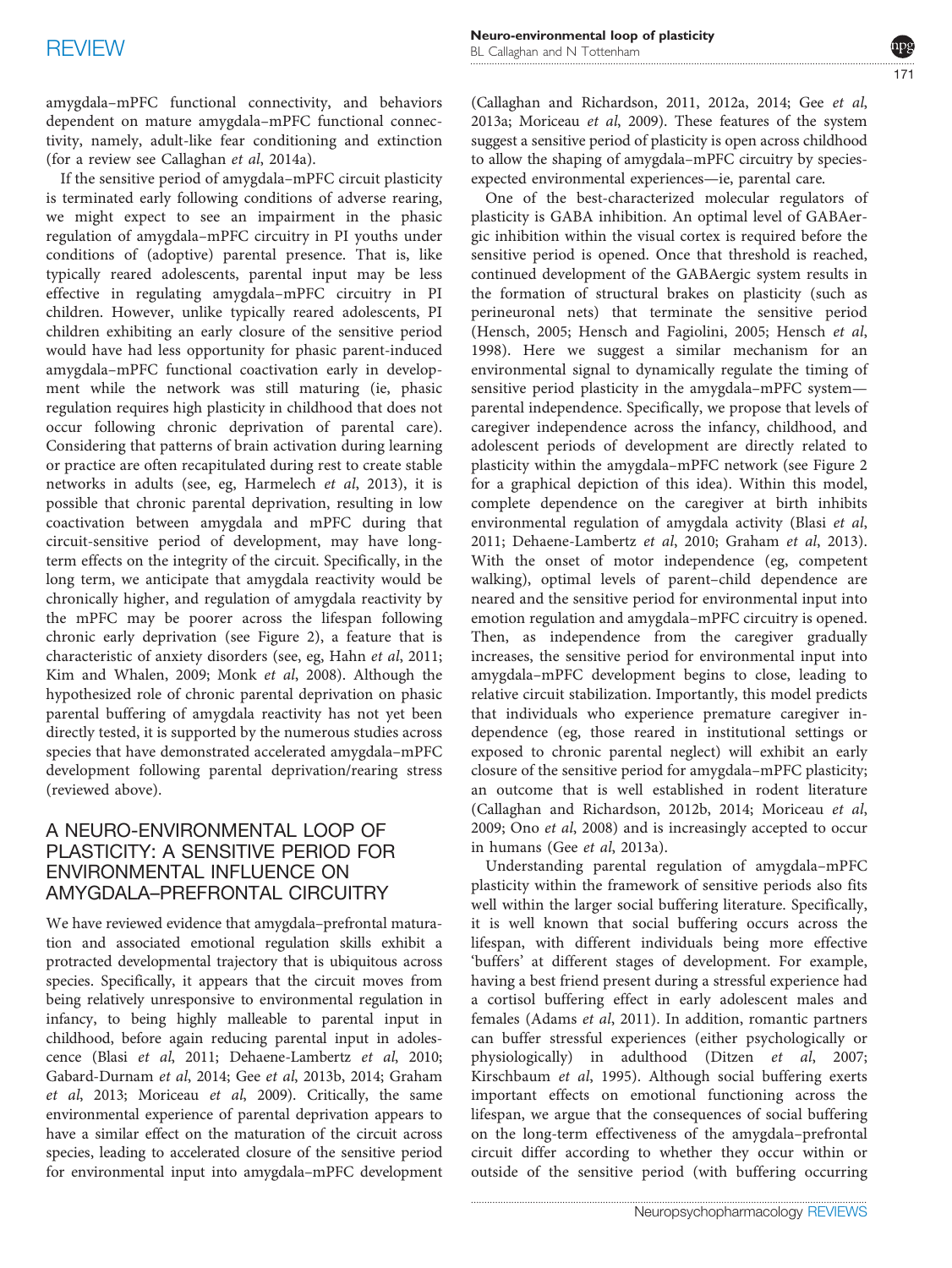within the sensitive period being most effective for long-term circuit function), such that social buffering by the parent during a sensitive period has enduring effects on the structure and functioning of the circuitry. Indeed, learning in adulthood has been shown to recapitulate many sensitive period mechanisms of the visual cortex, although to a lesser extent and on a more local timescale than what occurs within the sensitive period ([Donato](#page-11-0) et al, 2013).

If it is the case that caregiver independence acts as a termination signal for amygdala–mPFC plasticity, then increasing independence should be associated with the arrival of molecular brakes on plasticity. Indeed, the transition into adolescence (a period of increased independence from the caregiver) is associated with increased white matter or myelin ([Paus, 2005](#page-13-0)). In addition, early caregiver weaning in the rodent is associated with higher levels of myelin-associated proteins in the amygdala (Ono et al[, 2008](#page-13-0)). One recent study has examined white matter development following institutionalization and demonstrated decreased fractional anisotropy values (a putative measure of myelin integrity) in numerous fiber tracts across the brain (Bick et al[, 2015](#page-11-0)). Importantly, however, the main fiber tract connecting the amygdala and mPFC—the uncinate fasciculus—did not appear to be affected by the experience of deprivation, leaving open the question of whether PI groups may actually show accelerated white matter development in that tract.

Although numerous important and useful models describe the role that early experiences (such as adversity) play in neural development (see, eg, [Lupien](#page-12-0) et al, 2009; [McEwen,](#page-12-0) [2004](#page-12-0)), exactly how parents (and other important environmental signals) regulate the maturation of emotion neurobiology requires elaboration. Using the critical period framework we propose a model—the 'Neuro-Environmental Loop' (see [Figure 2](#page-6-0))—that describes the intersection between parental care, independence, emotion neurobiology, and behavior. Within this model, an optimal level of caregiver dependence is achieved during childhood, where the child is capable of exploring their own environment but looks to the parent for emotional support and guidance. We propose that this semiindependence acts as a signal to open amygdala–mPFC circuit plasticity (ie, the sensitive period). In turn, phasic parental presence during the sensitive period (as the child vacillates between independent exploration and parental care) acts to modulate and tone the circuit by engaging mature connectivity patterns between amygdala and mPFC (ie, suppression of amygdala and increases in mPFC reactivity) when in parental presence. We propose that the functional activation of regulatory circuitry under conditions of parental presence in childhood strengthens the long-term regulatory connections between the two structures. In other words, phasic parental availability entrains the development of stable regulatory connections within the plastic circuit. Based on previous research demonstrating the effect of parents on CORT levels and the importance of CORT in parental buffering of fear learning [\(Gunnar and Donzella, 2002;](#page-11-0) [Moriceau](#page-12-0) et al, 2004, [2006](#page-12-0)), we propose that the phasic role of the parent in mature

amygdala–mPFC tone probably occurs via the pathway of parental suppression of CORT levels.

As the regulatory emotional circuit is increasingly stabilized by parental phasic modulation during the sensitive period, we propose that children would exhibit increasing levels of parental independence. Importantly, once displayed independence surpassed an optimal level (see [Figure 1](#page-2-0)), the sensitive period for environmental input into amygdala– mPFC functioning would be terminated. Put another way, independence acts as a negative feedback signal to shut off plasticity within the amygdala–mPFC circuit. Critically, if the level of independence from parents is surpassed early in development (ie, following chronic deprivation from the caregiver), then termination of the sensitive period would also occur earlier. Hence, the 'Neuro-Environmental Loop' can account for both typical and deprivation-induced patterns of amygdala–prefrontal development.

Importantly, although the transition from parental dependence to parental independence is proposed as a critical regulator of sensitive period timing in the current model, we do not suggest that such dependence levels are the only modulators of timing. Pubertal maturation, physical growth, and the social environment (eg, school initiation, driving, etc), are all factors likely to feed into the timing of neural development, and may also act as signals for greater levels of independence. That is, parent–child distance is likely to increase through parentmotivated mechanisms (eg, perceived increases in child physical and emotional growth), child-motivated mechanisms (eg, greater socialization outside of the home, motor independence), as well as social factors (eg, school entry).

It has long been recognized that the parent–child relationship has significant effects on the emotional functioning of the child ([Ainsworth, 1969](#page-10-0); [Bowlby, 1969; Green](#page-11-0) et al, 2010; [McLaughlin](#page-12-0) et al, 2010). Experimental evidence now suggests that one of the main pathways via which the parent–child relationship affects child emotion is parental modulation of CORT and fear [\(Hostinar](#page-12-0) et al, 2014). In this paper we have reviewed the emerging evidence demonstrating that parents also buffer emotion circuits in the brain, and that parental deprivation acts to accelerate the termination of the sensitive period within emotion neurobiology. Using the framework of sensitive period plasticity, we have described these effects in terms of a 'Neuro-Environmental Loop', where relative levels of caregiver independence regulate circuit tone and the timing of sensitive period onset and offset. It is our hope that this timely model can be used to guide future research in this burgeoning field. Several predictions to emerge from the model that can be examined in future research are discussed in the following section.

# FUTURE RESEARCH DIRECTIONS

One prediction to emerge from the neuro-environmental loop model of plasticity relates to the 'cost' of accelerated amygdala–mPFC development. Specifically, we would predict that early closure of the sensitive period would create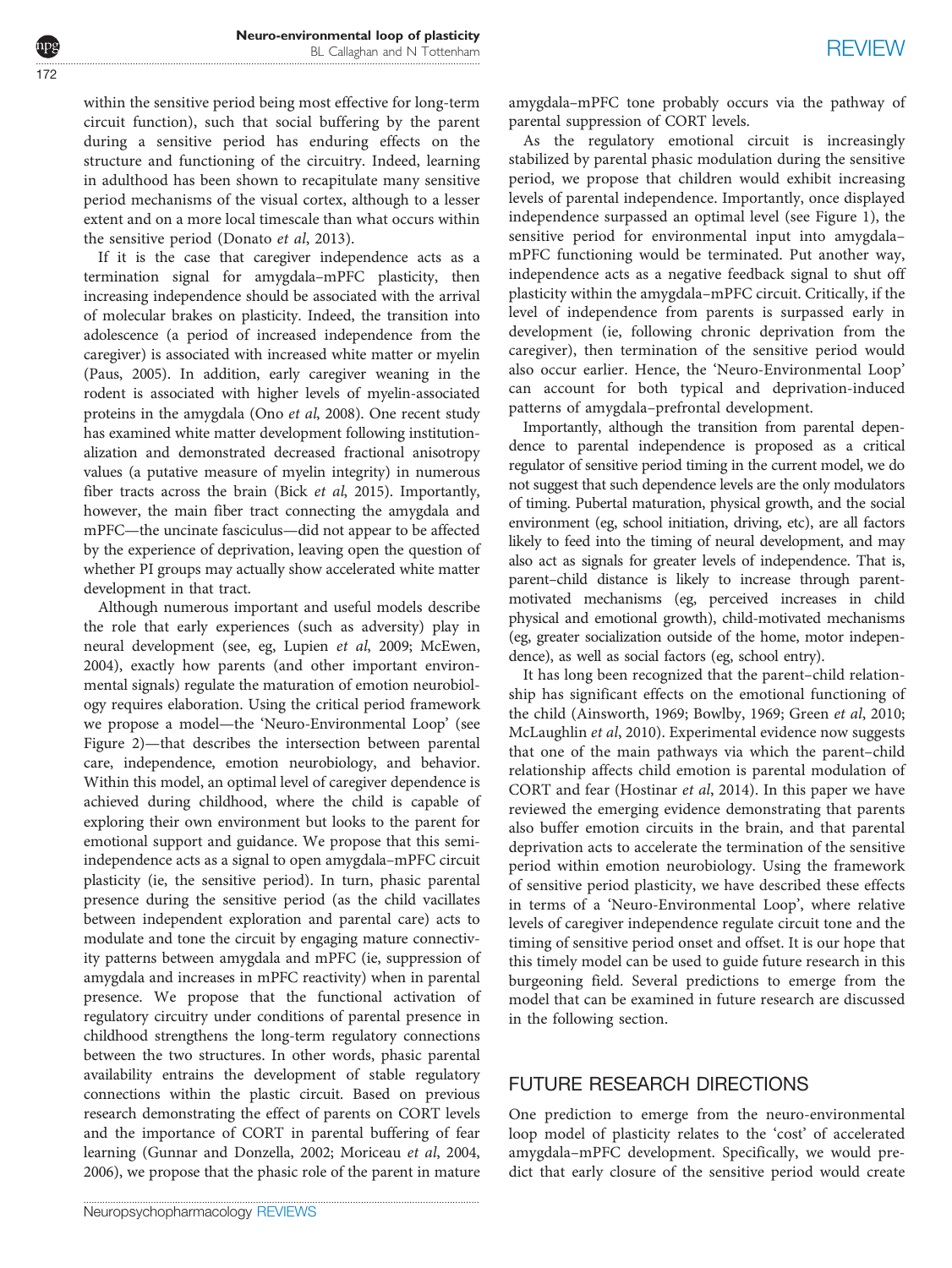<span id="page-10-0"></span>vulnerability within the amygdala–mPFC circuit that may become most evident later in development, or with additional emotion regulation challenges. Actually, there is some evidence demonstrating that vulnerability may exist in this circuit following early sensitive period closure. For example, higher rates of internalizing and externalizing symptoms are observed in previously institutionalized youth [\(Tottenham](#page-13-0) et al, 2010b; [Zeanah](#page-13-0) et al, 2009). A related prediction is that accelerated maturation of the amygdala– mPFC network may impose a cost on concurrently or future developing neural structures or circuits. Indeed, chicks exposed to early visual stimulation exhibit accelerated visual development at the expense of auditory maturation [\(Lickliter, 2004\)](#page-12-0). In the humans, there are numerous possible candidate brain regions that might be affected by early amygdala–mPFC development. As just one example, prefrontal and cerebellar regions appear to exhibit similarly protracted developmental profiles ([Diamond, 2000\)](#page-11-0), and the same deprivation experience that is associated with accelerated amygdala–mPFC functional connectivity also results in early impairments in cerebellar functions (ie, balance and bilateral coordination; [Roeber](#page-13-0) et al, 2014). Hence, it is possible that accelerated development in emotion circuitry following parental deprivation may be instrumental in producing cerebellar or other circuitry deficits.

Although several components of the Neuro-Environmental Loop model are well supported in the literature, some sections remain speculative and require additional evidence. Specifically, although parental buffering of CORT and fear learning has been demonstrated in humans and rodents (see, eg, [Egliston and Rapee, 2007](#page-11-0); [Gunnar and Donzella, 2002;](#page-11-0) [Moriceau](#page-12-0) et al, 2006), parental buffering of amygdala reactivity in humans under conditions of physical parental presence requires further investigation. However, considering the parental buffering effect on amygdala reactivity that was achieved through exposure merely to parental stimuli (ie, pictures of the parent; Gee et al[, 2014\)](#page-11-0), it is expected that buffering of amygdala reactivity under conditions of physical parental presence will be stronger. In addition, although activation of mature amygdala–mPFC connections has been established during parental presence in humans, rodent models are yet to explicitly verify the role of the mPFC in parental buffering (although the mPFC is proposed to be important for the effect; see [Hostinar](#page-12-0) et al, 2014 for a review). Although parental buffering of conditioned fear responses is also well established in rodent models, human studies are yet to examine the role of the parent in explicit fear conditioning. Finally, longitudinal designs will be required to establish whether phasic parental modulation of amygdala–mPFC circuitry during the sensitive period is fundamental in circuit tone after the sensitive period. Importantly, animal models would be useful in developing causal evidence for system 'toning' during developmentally sensitive periods. Increasingly sophisticated and targeted molecular manipulations in rodents (eg, optogenetics) could be utilized to mimic maternal effects on amygdala–mPFC reactivity, to determine the timing and dose–response functions of parentally buffered system 'toning' effects.

Although the model proposed in this review makes specific suggestions about future research, a number of more general recommendations can be derived from the body of data as a whole. First, one of the clear benefits in the study of parental buffering/parental deprivation is that there is clear translational validity in not only the phenomena but also the models through which it is studied across species. Many benefits can and have been obtained through the cross-species analysis of parental buffering/deprivation, allowing for greater mechanistic insight and hypothesis-driven research (see [Callaghan](#page-11-0) et al[, 2014a](#page-11-0) for a review). Future studies should aim for greater collaboration between animal and human researchers in this field and more integrated animal–human studies when possible. Such studies will hold great value in identifying avenues for intervention and treatment in the future. Finally, this research highlights the great need for increased longitudinal studies across development. Considering that altered trajectories may have significant effects on circuit integrity and function, examining how a single individual matures across multiple developmental epochs is a powerful means through which trajectory deviation can be established and the developing effects on various systems can be measured across time. With these principles in mind, we look forward to the next decade of research in the field of parental buffering and early adversity.

## **FUNDING AND DISCLOSURE**

The authors declare no conflict of interest.

ACKNOWLEDGMENTS This work was supported by the National Institute of Mental Health grant R01MH091864 (to N Tottenham), the Dana Foundation P50MH078105 (to N Tottenham), and the National Health and Medical Research Council CJ Martin Early Career Fellowship APP1091571 (to BL Callaghan).

- REFERENCES Adams RE, Santo JB, Bukowski WM (2011). The presence of a best friend buffers the effects of negative experiences. Dev Psychol 47: 1786–1791.
- Adolphs R, Gosselin F, Buchanan TW, Tranel D, Schyns P, Damasio AR (2005). A mechanism for impaired fear recognition after amygdala damage. Nature 433: 68–72.
- Ahnert L, Gunnar MR, Lamb ME, Barthel M (2004). Transition to child care: associations with infant–mother attachment, infant negative emotion, and cortisol elevations. Child Dev 75: 639–650.
- Ainsworth MD (1969). Object relations, dependency, and attachment: a theoretical review of the infant-mother relationship. Child Dev 40: 969–1025. Classic paper on the infant–mother relationship and attachment.
- Anderson AK, Phelps EA (2001). Lesions of the human amygdala impair enhanced perception of emotionally salient events. Nature 411: 305–309.
- Balmer TS, Carels VM, Frisch JL, Nick TA (2009). Modulation of perineuronal nets and parvalbumin with developmental song learning. J Neurosci 29: 12878-12885. Banks SJ, Eddy KT, Angstadt M, Nathan PJ, Phan KL (2007). Amygdala–frontal
- connectivity during emotion regulation. Soc Cogn Affect Neurosci 2: 303–312.
- Barr GA, Moriceau S, Shionoya K, Muzny K, Gao P, Wang S et al (2009). Transitions in infant learning are modulated by dopamine in the amygdala. Nat Neurosci 12: 1367–1369.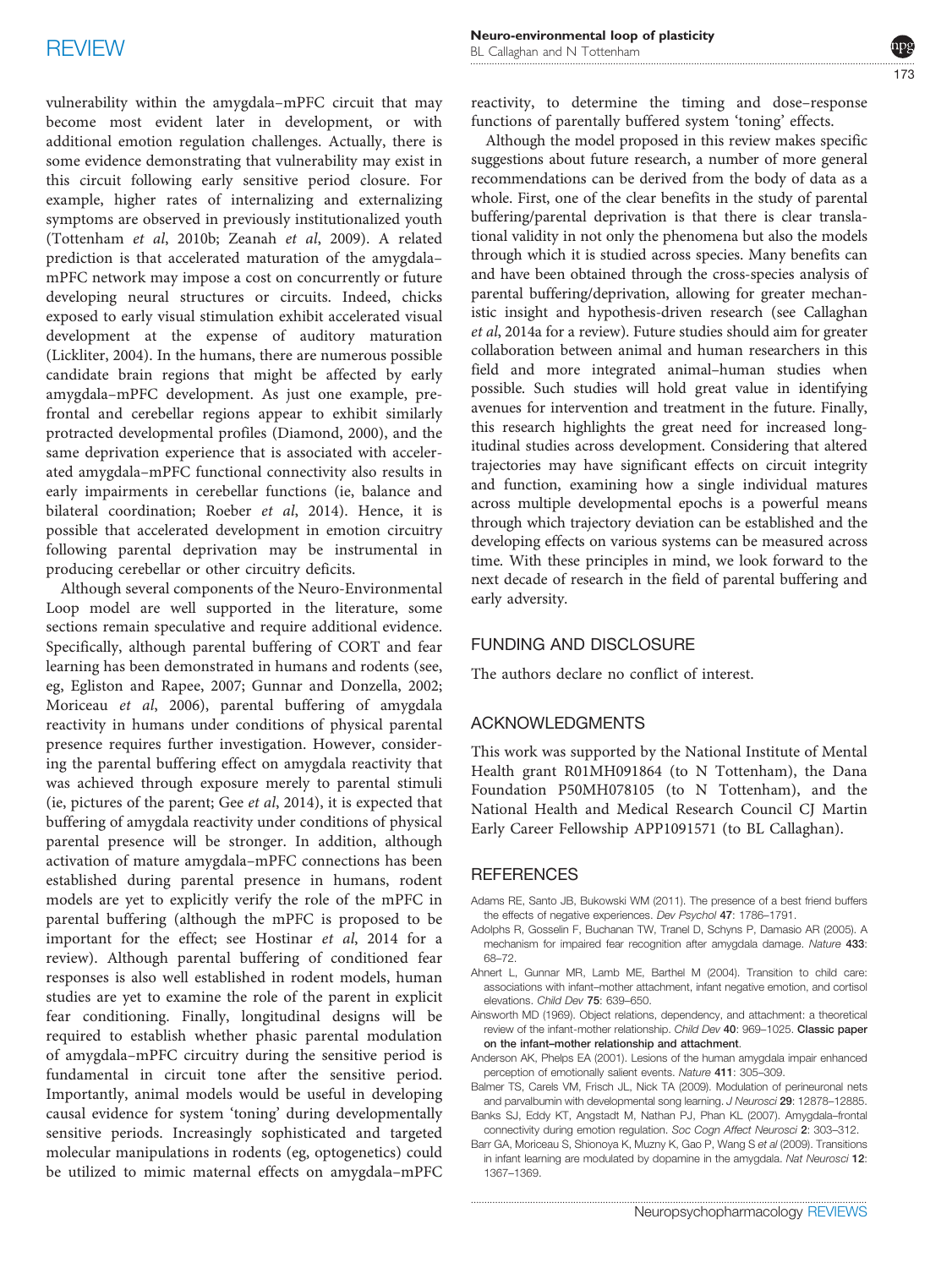- <span id="page-11-0"></span>Bick J, Zhu T, Stamoulis C, Fox NA, Zeanah CH, Nelson CA (2015). Effect of early institutionalization and foster care on long-term white matter development: a randomized clinical trial. JAMA Pediatr 169: 211–219.
- Blair C, Raver CC (2012). Individual development and evolution: experiential canalization of self-regulation. Dev Psychol 48: 647.
- Blasi A, Mercure E, Lloyd-Fox S, Thomson A, Brammer M, Sauter D et al (2011). Early specialization for voice and emotion processing in the infant brain. Curr Biol 21: 1220–1224.
- Bock J, Riedel A, Braun K (2012). Differential changes of metabolic brain activity and interregional functional coupling in prefronto-limbic pathways during different stress conditions: functional imaging in freely behaving rodent pups. Front Cell Neurosci 6: 19.
- Bowlby J (1969). Attachment and Loss. Volume I: Attachment. Basic Books: New York, NY. The classic theory of attachment is outlined in this chapter that theorizes about the neurobiology of infant–parent attachment and the importance of studying the developing organism.
- Buss C, Davis EP, Shahbaba B, Pruessner JC, Head K, Sandman C (2012). Maternal cortisol over the course of pregnancy and subsequent child amygdala and hippocampus volumes and affective problems. Proc Natl Acad Sci USA 109: E1312–E1319.
- Callaghan B, Richardson R (2012a). The effect of adverse rearing environments on persistent memories in young rats: removing the brakes on infant fear memories. Transl Psychiatry 2: e138.
- Callaghan BL, Graham B, Li S, Richardson R (2013). From resilience to vulnerability: mechanistic insights into the effects of stress on transitions in critical period plasticity. Front Psychiatry 4: 90.
- Callaghan BL, Howell B, Sullivan R, Tottenham N (2014a). The International Society for Developmental Psychobiology Sackler Symposium: early adversity and the maturation of emotion circuits - a cross-species analysis. Dev Psychobiol 56: 1635–1650. Comprehensive review of studies documenting accelerated sensitive period closure in emotion systems following early adversity across three species (rodent, monkey, human).
- Callaghan BL, Li S, Richardson R (2014b). The elusive engram: what can infantile amnesia tell us about memory? Trends Neurosci 37: 47–53.
- Callaghan BL, Richardson R (2011). Maternal separation results in early emergence of adult-like fear and extinction learning in infant rats. Behav Neurosci 125: 20–28.
- Callaghan BL, Richardson R (2012b). Early-life stress affects extinction during critical periods of development: an analysis of the effects of maternal-separation on extinction in adolescent rats. Stress 15: 671-679.
- Callaghan BL, Richardson R (2014). Early emergence of adult-like fear extinction in the rat following chronic corticosterone treatment of mother or pups. Behav Neurosci 128: 594–602.
- Conner OL, Siegle GJ, McFarland AM, Silk JS, Ladouceur CD, Dahl RE et al (2012). Mom—it helps when you're right here! Attenuation of neural stress markers in anxious youths whose caregivers are present during fMRI. PLoS One 7: e50680.
- Costafreda SG, Brammer MJ, David AS, Fu CHY (2008). Predictors of amygdala activation during the processing of emotional stimuli: a meta-analysis of 385 PET and fMRI studies. Brain Res Rev 58: 57–70.
- Dadds MR, Hawes D (2006). Integrated Family Intervention for Child Conduct Problems: A behaviour-Attachment-Systems Intervention for Parents. Australian Academic Press: Bowen Hills, QLD.
- Davis M (1992). The role of the amygdala in fear and anxiety. Annu Rev Neurosci 15: 353–375.
- de Gelder B, Terburg D, Morgan BE, Hortensius R, Stein DJ, van Honk J (2014). The role of human basolateral amygdala in ambiguous social threat perception. Cortex 52: 28–34.
- Decety J, Michalska KJ, Kinzler KD (2012). The contribution of emotion and cognition to moral sensitivity: a neurodevelopmental study. Cerebral Cortex 22: 209–220.
- Dehaene-Lambertz G, Montavont A, Jobert A, Allirol L, Dubois J, Hertz-Pannier L et al (2010). Language or music, mother or Mozart? Structural and environmental influences on infants' language networks. Brain Lang 114: 53–65.
- Diamond A (2000). Close interrelation of motor development and cognitive development and of the cerebellum and prefrontal cortex. Child Dev 71: 44–56.
- Ditzen B, Neumann ID, Bodenmann G, von Dawans B, Turner RA, Ehlert U et al (2007). Effects of different kinds of couple interaction on cortisol and heart rate responses to stress in women. Psychoneuroendocrinology 32: 565-574.
- Donato F, Rompani SB, Caroni P (2013). Parvalbumin-expressing basket-cell network plasticity induced by experience regulates adult learning. Nature 504: 272–276.
- Egliston K-A, Rapee RM (2007). Inhibition of fear acquisition in toddlers following positive modelling by their mothers. Behav Res Ther 45: 1871–1882.
- Ehrlich DE, Ryan SJ, Hazra R, Guo J-D, Rainnie DG (2013). Postnatal maturation of GABAergic transmission in the rat basolateral amygdala. J Neurophysiol 110: 926–941.
- Ehrlich DE, Ryan SJ, Rainnie DG (2012). Postnatal development of electrophysiological properties of principal neurons in the rat basolateral amygdala. *J Physiol* 590: 4819–4838.
- Freud S (1953). Three essays on the theory of sexuality. In: Strachey TJ (ed). The Standard Edition of the Complete Psychological Works of Sigmund Freud, Vol 7. The Hogarth Press: London.
- Furmark T, Fischer H, Wik G, Larsson M, Fredrikson M (1997). The amygdala and individual differences in human fear conditioning. Neuroreport 8: 3957–3960.
- Gabard-Durnam LJ, Flannery J, Goff B, Gee DG, Humphreys KL, Telzer E et al (2014). The development of human amygdala functional connectivity at rest from 4 to 23 years: a cross-sectional study. Neuroimage 95: 193–207.
- Gabard-Durnam L, Gee DG, Goff B, Flannery J, Telzer E, Humphreys K et al (2014). Hebbian-like mechanism for human amygdala-mPFC network development. Soc Neurosci Cogn Behav Nanosymp.
- Gee D, Gabard-Durnam LJ, Flannery J, Goff B, Humphreys KL, Telzer EH et al (2013a). Early developmental emergence of mature human amygdala-prefrontal phenotype following maternal deprivation: evidence of stress-induced acceleration. Proc Natl Acad Sci USA 110: 15638–15643.
- Gee DG, Gabard-Durnam LJ, Telzer EH, Humphreys KL, Goff B, Shapiro M et al (2014). Maternal buffering of human amygdala-prefrontal circuitry during childhood but not during adolescence. Psychol Sci 25: 2067-2078. Good paper for a demonstration of amygdala buffering by pictures of the parent via enhanced amygdala–mPFC connectivity.
- Gee DG, Humphreys KL, Flannery J, Goff B, Telzer EH, Shapiro M et al (2013b). A developmental shift from positive to negative connectivity in human amygdalaprefrontal circuitry. J Neurosci 33: 4584–4593.
- Gewirtz JL, Baer DM, Roth CH (1958). A note on the similar effects of low social availability of an adult and brief social deprivation on young children's behavior. Child Dev 29: 149–152.
- Giedd JN, Vaituzis AC, Hamburger SD, Lange N, Rajapakse JC, Kaysen D et al (1996). Quantitative MRI of the temporal lobe, amygdala, and hippocampus in normal human development: ages 4-18 years. J Comp Neurol 366: 223–230. Comprehensive longitudinal analysis of gray matter across typical human development.
- Gilmore JH, Shi F, Woolson SL, Knickmeyer RC, Short SJ, Lin W et al (2012). Longitudinal development of cortical and subcortical gray matter from birth to 2 years. Cereb Cortex 22: 2478–2485.
- Gogolla N, Caroni P, Luthi A, Herry C (2009). Perineuronal nets protect fear memories from erasure. Science 325: 1258–1261. First demonstration that molecular signals that regulate sensitive period plasticity within the visual system also regulate sensitive period plasticity in emotion systems.
- Graham AM, Fisher PA, Pfeifer JH (2013). What sleeping babies hear: a functional MRI study of interparental conflict and infants' emotion processing. Psychol Sci 24: 782–789.
- Green JG, McLaughlin KA, Berglund PA, Gruber MJ, Sampson NA, Zaslavsky AM et al (2010). Childhood adversities and adult psychiatric disorders in the national comorbidity survey replication I: associations with first onset of DSM-IV disorders. Arch Gen Psychiatry 67: 113-123.
- Gunnar MR, Brodersen L, Nachmias M, Buss K, Rigatuso J (1996). Stress reactivity and attachment security. Dev Psychobiol 29: 191–204.
- Gunnar MR, Donzella B (2002). Social regulation of the cortisol levels in early human development. Psychoneuroendocrinology 27: 199–220.
- Hahn A, Stein P, Windischberger C, Weissenbacher A, Spindelegger C, Moser E et al (2011). Reduced resting-state functional connectivity between amygdala and orbitofrontal cortex in social anxiety disorder. Neuroimage 56: 881–889.
- Hanson JL, Nacewiczc BM, Suttererd MJ, Cayob AA, Schaeferb SM, Rudolphe KD et al (2015). Behavioral problems after early life stress: contributons of the hippocampus and amygdala. Biol Psychiatry 4: 314-323.
- Hare TA, Tottenham N, Galvan A, Voss HU, Glover GH, Casey BJ (2008). Biological substrates of emotional reactivity and regulation in adolescence during an emotional go-nogo task. Biol Psychiatry 63: 927–934.
- Harmelech T, Preminger S, Wertman E, Malach R (2013). The day-after effect: long term, Hebbian-like restructuring of resting-state fMRI patterns induced by a single epoch of cortical activation. J Neurosci 33: 9488-9497.
- Hensch TK (2005). Critical period mechanisms in developing visual cortex. Curr Top Dev Biol 69: 215–237.
- Hensch TK, Fagiolini M (2005). Excitatory-inhibitory balance and critical period plasticity in developing visual cortex. Prog Brain Res 147: 115-124. Excellent review of the mechanisms of sensitive period plasticity within the developing visual cortex.
- Hensch TK, Fagiolini M, Mataga N, Stryker MP, Baekkeskov S, Kash SF (1998). Local GABA circuit control of experience-dependent plasticity in developing visual cortex. Science 282: 1504-1508.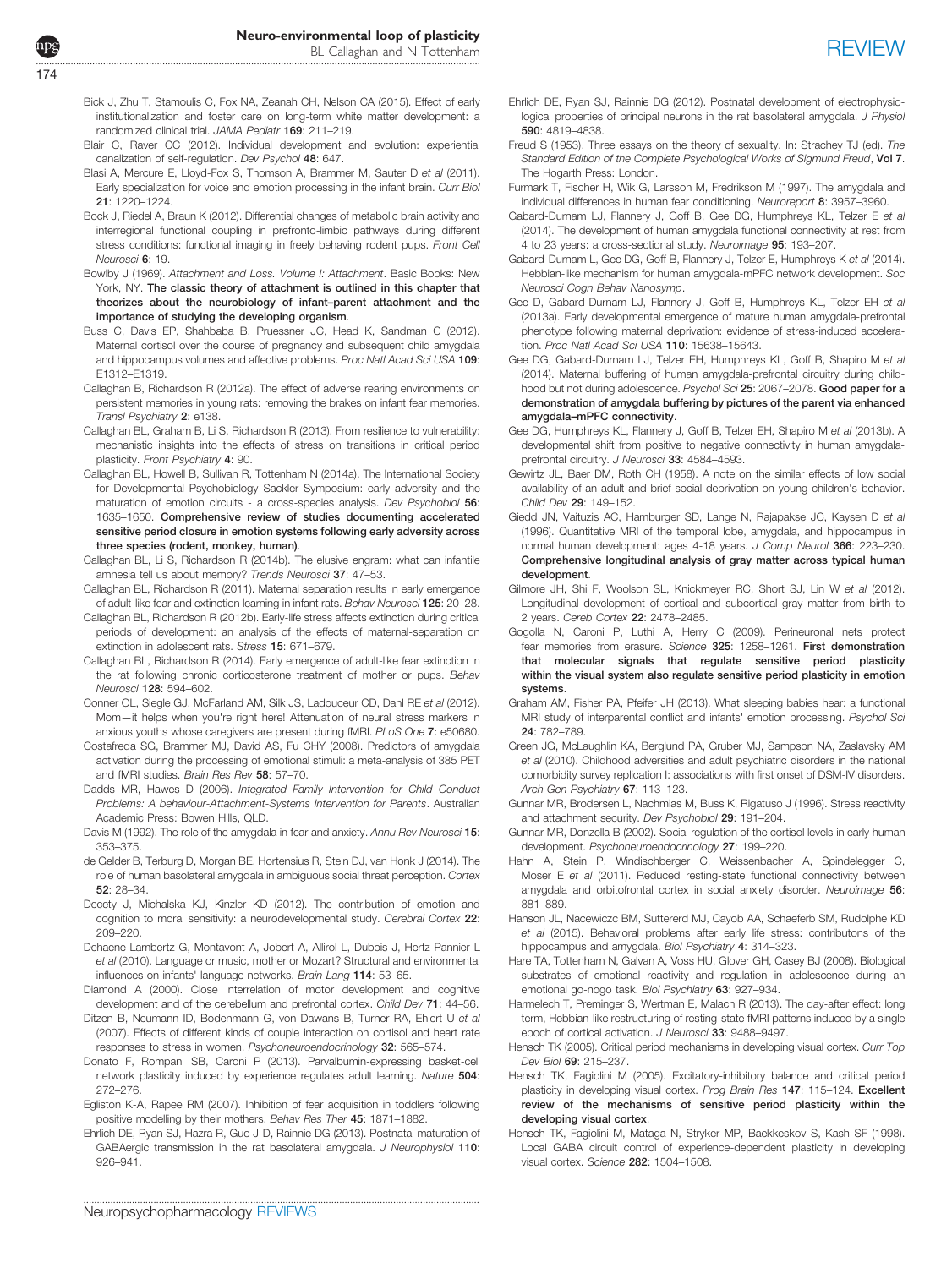- <span id="page-12-0"></span>Herman JP, Ostrander MM, Mueller NK, Figueiredo H (2005). Limbic system mechanisms of stress regulation: hypothalamo-pituitary-adrenocortical axis. Prog Neuropsychopharmacol Biol Psychiatry 29: 1201–1213.
- Hibel LC, Granger DA, Blair C, Finegood ED (2014a). Maternal‐child adrenocortical attunement in early childhood: continuity and change. Devel Psychobiol 57: 83–95.
- Hibel LC, Trumbell JM, Mercado E (2014b). Work/non-workday differences in mother, child, and mother–child morning cortisol in a sample of working mothers and their children. Farly Hum Devel 90: 1-7.
- Hofer MA (1973a). Maternal separation affects infant rats' behavior. Behav Biol 9: 629–633.
- Hofer MA (1973b). The role of nutrition in the physiological and behavioral effects of early maternal separation on infant rats. Psychosom Med 35: 350–359.
- Hofer MA (1994). Early relationships as regulators of infant physiology and behavior. Acta Paediatr 83: 9-18. Critical paper for anyone interested in the field of parental regulation of developing offspring systems.
- Hostinar CE, Sullivan RM, Gunnar MR (2014). Psychobiological mechanisms underlying the social buffering of the hypothalamic–pituitary–adrenocortical axis: a review of animal models and human studies across development. Psychol Bull 140: 256. Timely and comprehensive review of the current state of research in social buffering across species. Essential reading for researchers interested in the field of social buffering or effect of social relationships of emotion, learning, and physiolgical reactivity.
- Huang CC, Chou PH, Yang CH, Hsu KS (2005). Neonatal isolation accelerates the developmental switch in the signalling cascades for long-term potentiation induction. J Physiol 569: 789-799.
- Humphrey T (1968). The development of the human amygdala during early embryonic life. J Comp Neurol 132: 135-165.
- Karpova NN, Pickenhagen A, Lindholm J, Tiraboschi E, Kulesskaya N, Agustsdottir A et al (2011). Fear erasure in mice requires synergy between antidepressant drugs and extinction training. Science 334: 1731–1734.
- Kernberg OF (1972). Early ego integration and object relations. Ann NY Acad Sci 193: 233–247.
- Kim JH, Hamlin AS, Richardson R (2009). Fear extinction across development: the involvement of the medial prefrontal cortex as assessed by temporary inactivation and immunohistochemistry. J Neurosci 29: 10802-10808.
- Kim JH, Li S, Richardson R (2011). Immunohistochemical analyses of long-term extinction of conditioned fear in adolescent rats. Cereb Cortex 21: 530-538.
- Kim MJ, Whalen PJ (2009). The structural integrity of an amygdala-prefrontal pathway predicts trait anxiety. J Neurosci 29: 11614-11618.
- Kirschbaum C, Klauer T, Filipp S-H, Hellhammer DH (1995). Sex-specific effects of social support on cortisol and subjective responses to acute psychological stress. Psychosom Med 57: 23–31.
- Krettek JE, Price JL (1978). A description of the amygdaloid complex in the rat and cat with observations on intra-amygdaloid axonal connections. J Comp Neurol 178: 255–279.
- Kwon J-T, Nakajima R, Kim H-S, Jeong Y, Augustine GJ, Han J-H (2014). Optogenetic activation of presynaptic inputs in lateral amygdala forms associative fear memory. Learn Mem 21: 627-633.
- LaBar KS, Gatenby JC, Gore JC, LeDoux JE, Phelps EA (1998). Human amygdala activation during conditioned fear acquisition and extinction: a mixed-trial fMRI study. Neuron 20: 937–945.
- LeDoux JE (1994). Emotion, memory and the brain. Sci Am 270: 50–57.
- LeDoux JE (2000). Emotion circuits in the brain. Annu Rev Neurosci 23: 155-184.
- LeDoux JE, Iwata J, Cicchetti P, Reis DJ (1988). Different projections of the central amygdaloid nucleus mediate autonomic and behavioral correlates of conditioned fear. J Neurosci 8: 2517-2529.
- Lenroot RK, Giedd JN (2006). Brain development in children and adolescents: insights from anatomical magnetic resonance imaging. Neurosci Biobehav Rev 30: 718–729.
- Lewis CM, Baldassarre A, Committeri G, Romani GL, Corbetta M (2009). Learning sculpts the spontaneous activity of the resting human brain. Proc Natl Acad Sci 106: 17558–17563.
- Lickliter R (2004). Premature visual stimulation accelerates intersenory functioning in bobwhite quail neonates. Dev Psychobiol 23: 15–27.
- Luby J, Belden A, Botteron K, Marrus N, Harms MP, Babb C et al (2013). The effects of poverty on childhood brain development: the mediating effect of caregiving and stressful life events. JAMA Pediatr 167: 1135–1142.
- Lupien SJ, McEwen BS, Gunnar MR, Heim C (2009). Effects of stress throughout the lifespan on the brain, behaviour and cognition. Nat Rev Neurosci 10: 434-445. Elegant model of the differing effects of stress applied at different developmental stages. Fundamental reading for persons interested in understanding the effect of stress across the lifespan and in concepts of developmental trajectory more generally.
- Mackey AP, Miller Singley AT, Bunge SA (2013). Intensive reasoning training alters patterns of brain connectivity at rest. J Neurosci 33: 4796-4803.
- McCallum J, Kim JH, Richardson R (2010). Impaired extinction retention in adolescent rats: effects of d-cycloserine. Neuropsychopharmacology 35: 2134–2142.
- McDonald A, Mascagni F, Guo L (1996). Projections of the medial and lateral prefrontal cortices to the amygdala: Phaseolus vulgaris leucoagglutinin study in the rat. Neuroscience 71: 55–75.
- McEwen BS (2004). Protection and damage from acute and chronic stress: allostasis and allostatic overload and relevance to the pathophysiology of psychiatric disorders. Ann NY Acad Sci 1032: 1–7.
- McEwen BS, Morrison JH (2013). The brain on stress: vulnerability and plasticity of the prefrontal cortex over the life course. Neuron 79: 16–29.
- McGee AW, Yang Y, Fischer QS, Daw NW, Strittmatter SM (2005). Experiencedriven plasticity of visual cortex limited by myelin and Nogo receptor. Science 309: 2222–2226.
- McLaughlin KA, Green JG, Gruber MJ, Sampson NA, Zaslavsky AM, Kessler RC (2010). Childhood adversities and adult psychiatric disorders in the national comorbidity survey replication II: associations with persistence of DSM-IV disorders. Arch Gen Psychiatry 67: 124-132.
- McRae K, Gross JJ, Weber J, Robertson ER, Sokol-Hessner P, Ray RD et al (2012). The development of emotion regulation: an fMRI study of cognitive reappraisal in children, adolescents and young adults. Soc Cogn Affect Neurosci 7: 11-22.
- Middlemiss W, Granger DA, Goldberg WA, Nathans L (2012). Asynchrony of mother–infant hypothalamic–pituitary–adrenal axis activity following extinction of infant crying responses induced during the transition to sleep. Early Hum Dev 88: 227–232.
- Milad MR, Orr SP, Lasko NB, Chang Y, Rauch SL, Pitman RK (2008). Presence and acquired origin of reduced recall for fear extinction in PTSD: results of a twin study. J Psychiatric Res 42: 515-520.
- Milad MR, Pitman RK, Ellis CB, Gold AL, Shin LM, Lasko NB et al (2009). Neurobiological basis of failure to recall extinction memory in posttraumatic stress disorder. Biol Psychiatry 66: 1075-1082.
- Milad MR, Quinn BT, Pitman RK, Orr SP, Fischl B, Rauch SL (2005). Thickness of ventromedial prefrontal cortex in humans is correlated with extinction memory. Proc Natl Acad Sci USA 102: 10706–10711.
- Milad MR, Quirk GJ (2002). Neurons in medial prefrontal cortex signal memory for fear extinction. Nature 420: 70–74.
- Milad MR, Rauch SL, Pitman RK, Quirk GJ (2006). Fear extinction in rats: implications for human brain imaging and anxiety disorders. Biol Psychology 73: 61–71.
- Milad MR, Wright CI, Orr SP, Pitman RK, Quirk GJ, Rauch SL (2007). Recall of fear extinction in humans activates the ventromedial prefrontal cortex and hippocampus in concert. Biol Psychiatry 62: 446–454.
- Monk CS, Telzer EH, Mogg K, Bradley BP, Mai X, Louro H et al (2008). Amygdala and ventrolateral prefrontal cortex activation to masked angry faces in children and adolescents with generalized anxiety disorder. Arch Gen Psychiatry 65: 568–576.
- Moore WE 3rd, Pfeifer JH, Masten CL, Mazziotta JC, Iacoboni M, Dapretto M (2012). Facing puberty: associations between pubertal development and neural responses to affective facial displays. Soc Cogn Affect Neurosci 7: 35–43.
- Moriceau S, Roth TL, Okotoghaide T, Sullivan RM (2004). Corticosterone controls the developmental emergence of fear and amygdala function to predator odors in infant rat pups. Int J Dev Neurosci 22: 415–422.
- Moriceau S, Shionoya K, Jakubs K, Sullivan RM (2009). Early-life stress disrupts attachment learning: the role of amygdala corticosterone, locus ceruleus corticotropin releasing hormone, and olfactory bulb norepinephrine. J Neurosci 29: 15745–15755. Excellent mechanistic paper outlining pathways through which rearing stress may lead to early closure of the sensitive period for fear learning in the rodent.
- Moriceau S, Sullivan RM (2004). Unique neural circuitry for neonatal olfactory learning. J Neurosci 24: 1182-1189.
- Moriceau S, Sullivan RM (2006). Maternal presence serves as a switch between learning fear and attraction in infancy. Nat Neurosci 9: 1004-1006.
- Moriceau S, Wilson DA, Levine S, Sullivan RM (2006). Dual circuitry for odor–shock conditioning during infancy: corticosterone switches between fear and attraction via amygdala. J Neurosci 26: 6737–6748.
- Morris JS, Ohman A, Dolan RJ (1998). Conscious and unconscious emotional learning in the human amygdala. Nature 393: 467–470.
- Mosconi MW, Cody-Hazlett H, Poe MD, Gerig G, Gimpel-Smith R, Piven J (2009). Longitudinal study of amygdala volume and joint attention in 2- to 4-year-old children with autism. Arch Gen Psychiatry 66: 509-516.
- Motzkin JC, Philippi CL, Wolf RC, Baskaya MK, Koenigs M (2015). Ventromedial prefrontal cortex is critical for the regulation of amygdala activity in humans. Biol Psychiatry 77: 276–284.
- Nabel EM, Morishita H (2013). Regulating critical period plasticity: insight from the visual system to fear circuitry for therapeutic interventions. Front Psychiatry 4: 146.